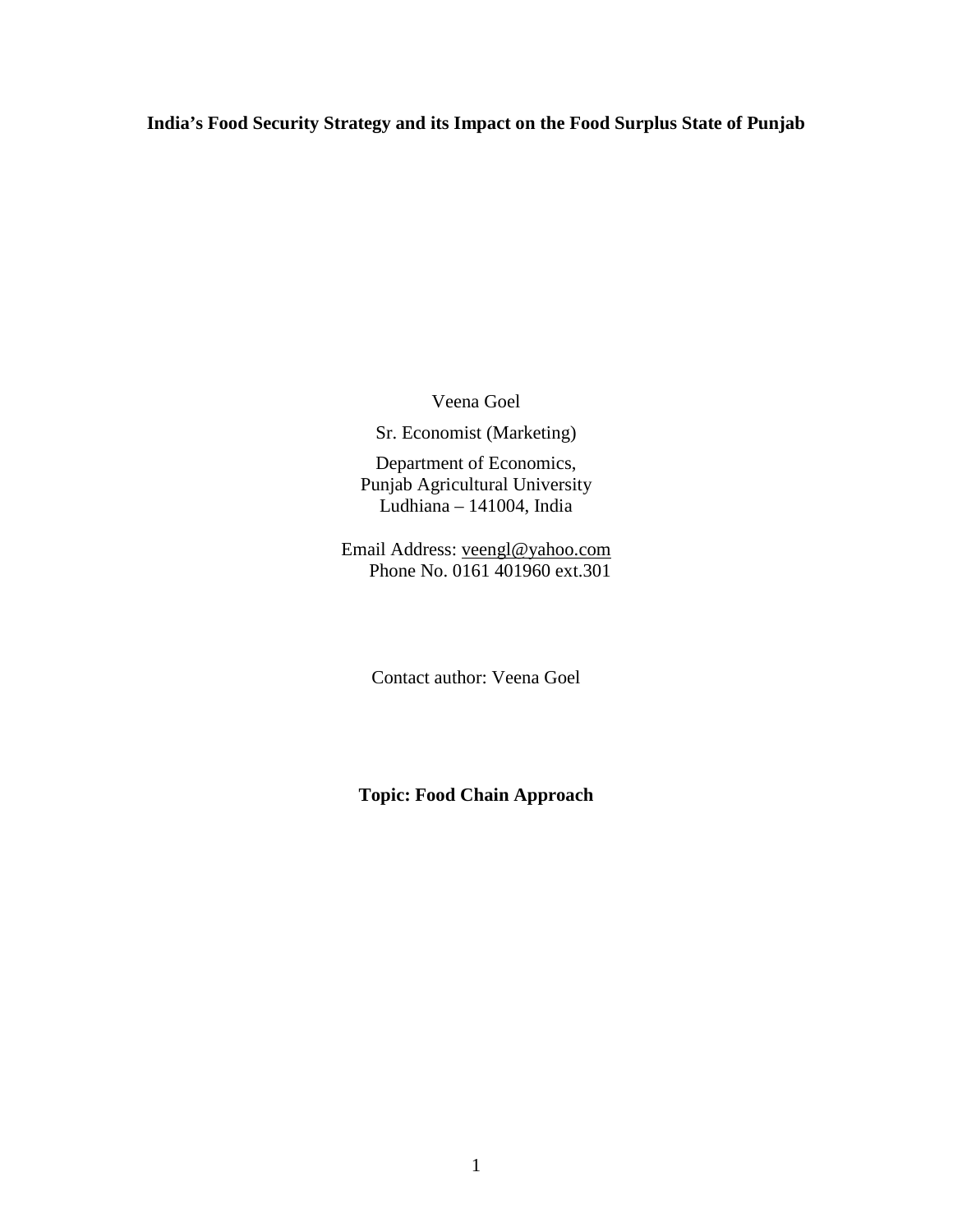#### **India's Food Security Strategy and its Impact on the Food Surplus State of Punjab**

#### **Abstract**

Based upon both primary data obtained from farmers and secondary data from government publications and websites this study examines the country's food security status, role of domestic food production to enhance national food security and its impact upon the agricultural sector in the surplus agrarian region state Punjab. Study indicated that the poverty level continues to persist high and it varies across regions. Public Distribution System constitutes a key element of food security in the country. It has come rely upon internal procurement with the widespread dissemination of green revolution technology accompanied by a supportive policy framework. Government procures both wheat and rice from the surplus regions to feed the PDS. The state of Punjab has emerged a major contributor for both these crops. As this has heavily tilted the cropping patterns towards these crops farmers have come to face several environmental problems particularly of water depletion. Due to low socio economic profiles and the lack of adequate market infrastructure farmers are unable to bring large-scale shifts in their cropping patterns. Thus it has endangered farmers' own food security that may a new dimension to food security in these countries.

**Key Words:** Poverty, food security, food grain procurement, public distribution system.

#### **Introduction**

World Food Summit (WFS) defined food security as a situation that exists when 'all people at all times have physical and economic access to sufficient, safe and nutritious food to meet their dietary needs and food preferences for an active and healthy life' (FAO 1996). Of its several interrelated dimensions, food availability and access to food are the most common defining characteristics. Food security has been examined at the global, regional, national, household and individual levels. According to FAO estimates number of undernourished people during 2001–03 stood at 854 million (820 million in the developing, 25 million in the transition and 9 million in the industrialized countries) (FAO 2006). Food insecurity can either be short term e.g. a famine from crop failure or long term under nutrition i.e. chronic. Chronically poor experience multiple deprivations over a long period (Radhakrishna et. al 2007). Estimates of chronic poverty vary between 300 and 422 million, of which nearly half are in South Asia and one-third in India (Hulme, Moore and Shepherd 2001). Based on a country specific situation causes, nature and the magnitude of food security can differ between countries (Lutz 2000; USDA 1998; Masika, Haan and Baden 1997). Thus each nation needs to adopt a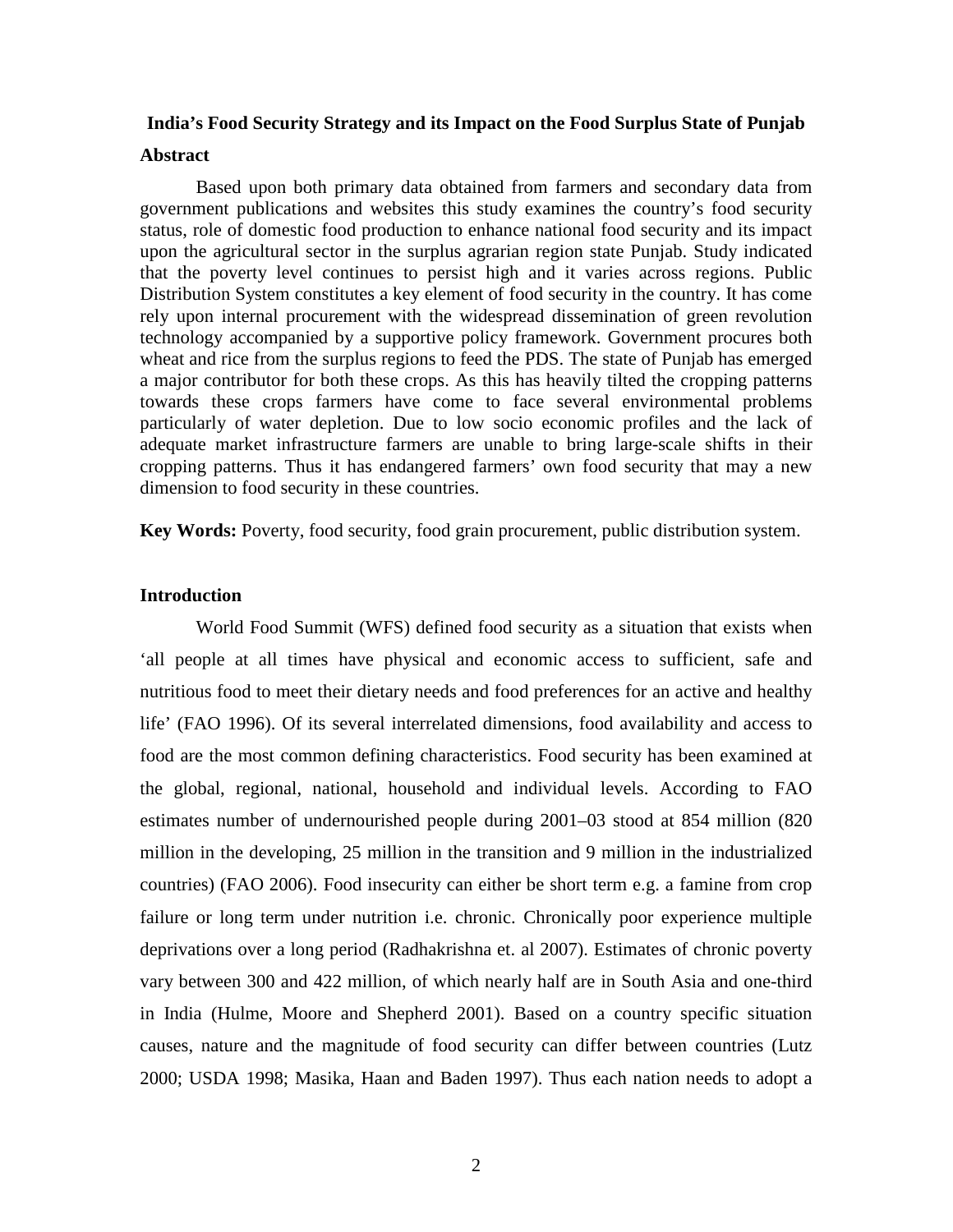strategy consistent with its resources and capacities to tackle the problems of hunger and food insecurity.

National Food Security refers to a nation's capacity to ensure household/individual food security without undue departure from other policy goals. It is a position when a country achieves self sufficiency in the production of staple foods or has the financial resources to import such staples (FAO 2000). However, some level of domestic production ensures against risks such as import interruptions and poor harvests in exporting countries. NFS can be monitored in terms of demand and supply indicators (Barun et al.1992). Adequate food supply can ensure greater food security but it is not necessarily so, because poverty and chronic malnutrition exist even in countries with a food surplus. Notwithstanding substantial increases in global food production in the last 50 years, food security as determined by access to food with essential nutrients and inequalities in food entitlements continues to present major hurdles (Pretty, Thompson and Hinchcliffe 1996). Thus, the challenge is not only to increase food production but also to ensure that all sections of the population have an access to food that satisfies essential nutritional requirements. Subsistence production needs to be increased while cash income, savings and investments should also grow that implies more reliance on markets and production must also be responsive to changing urban market demand (Hulse 1999). Despite this, it has been recognized that to achieve food security at the household and individual levels it is important to realize food security at the national level. Increased food availability is a necessary condition for achieving food security in food deficit countries (George 1999). Household food security has been defined as an access to food that is adequate in terms of quality, quantity, safety and cultural acceptability for all the household members (Gillespie and Mason 1991 quoted in Nawani 1994).

As most of the world's food insecure live in the rural areas and rural residents even those who are not farmers, are dependent on employment and income generated through agricultural activities. This necessitates a special emphasis on agricultural and rural development. Thus, public policy in most low income developing countries focuses on increasing food production and ensuring better access to food through generating agricultural development and job opportunities in the agricultural sector (OECD 2000;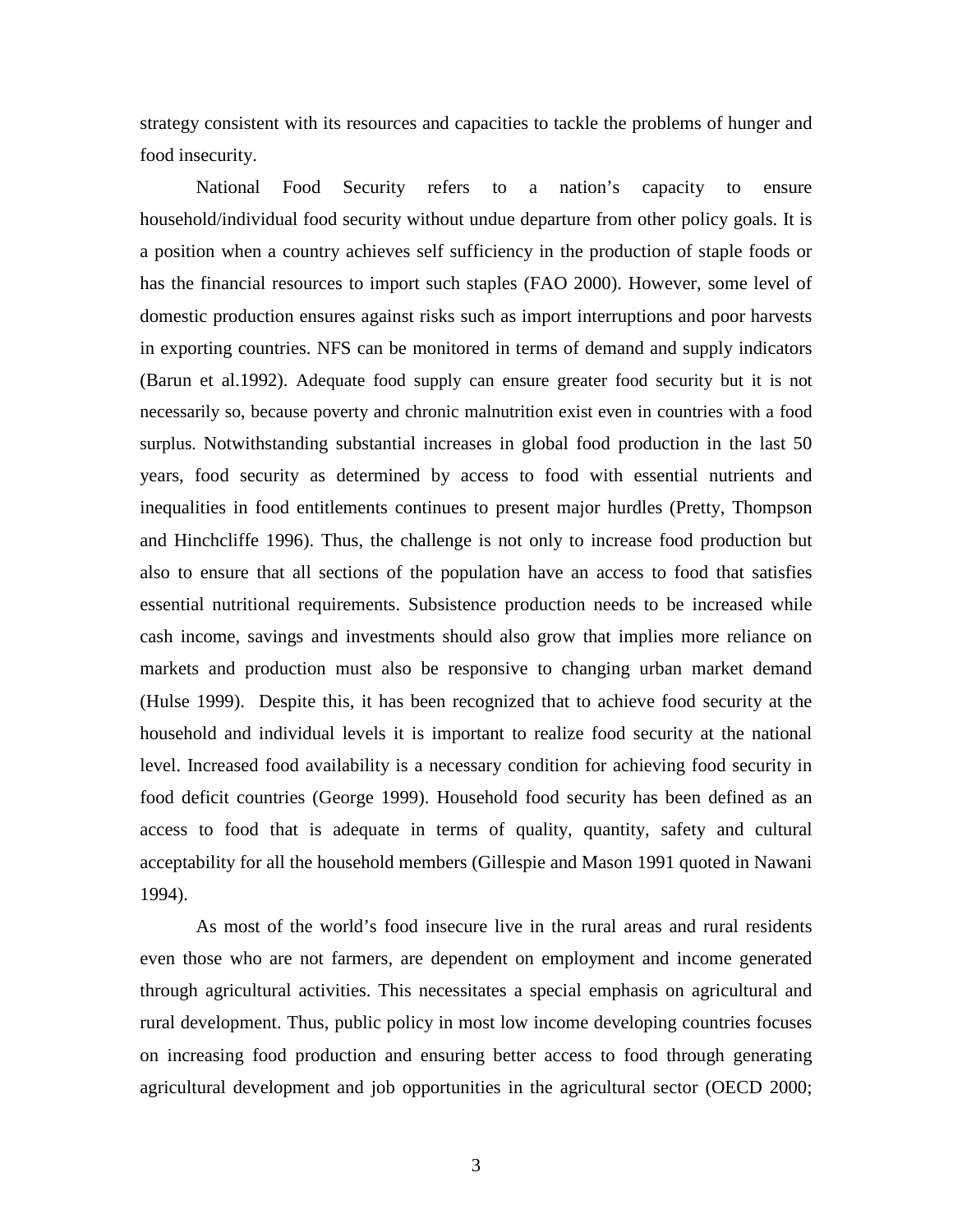Scherr 1995). Like other developing countries, food security concerns are of utmost importance in India as well because a large percentage of its population is poor. Agriculture sector has an important role to play as about 70% of her population depends heavily on this sector for its livelihood and income. So this study has been carried out to examine the poverty dimensions in the country, measures adopted by the national government to enhance staples' production to mitigate food security and its impact upon the cropping pattern in the surplus agrarian state of Punjab.

#### **Data Base**

The study is based upon both primary and secondary data. Secondary data have been obtained from the government publications such as Economic Surveys, Agricultural Statistics at a Glance, Department of Food and Public Distribution and the Statistical Abstract of Punjab. Primary data have been obtained through interviews held with farmers during the various research projects and peers..

## **Results and Discussions**

#### **Poverty Status**

At the time of independence, the country faced twin nutritional problems - threat of famine and acute starvation, and chronic under nutrition. Former existed due to the lack of national and regional food security systems. The latter existed due to low dietary intakes because of lack of purchasing power among poorer segments of the population. For the measurement of poverty monetary cut-offs could be fixed in terms of either income or expenditure, however, expenditure is comparatively more stable than income over time. So, consumption expenditure has been considered more appropriate and relevant measure of the level of poverty (Joshi 1997).

Planning Commission has defined the poverty line in terms of monthly per capita consumption expenditure (MPCE). And, the most commonly used poverty index is 'Head Count Ratio' (HCR) that refers to the proportion of total population falling below the poverty line. MPCE at 1973-74 prices (table1) corresponding to a calorie intake of 2400 for the rural and 2100 for the urban areas stood at Rs. 49.63 and Rs. 56.96. Updated by suitable price indices to ensure the same purchasing power MPCE during 2004-05 gradually increased to Rs.356.30 for the rural and Rs. 538.60 for the urban areas. However, these poverty lines that met nutritional norms in the base year do not directly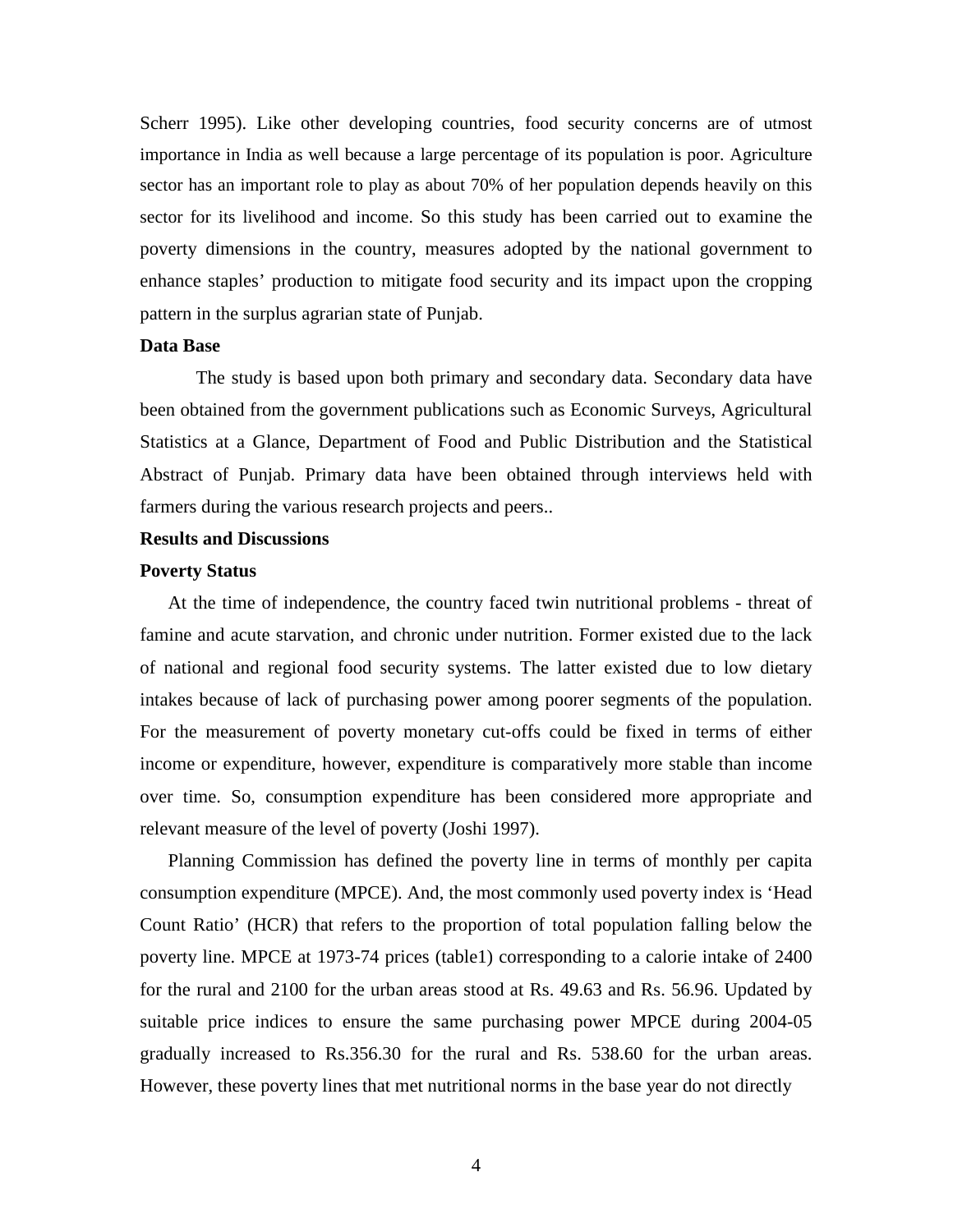| Year         | <b>Poverty Lines</b> |              |        | <b>Poor</b> (Millions) |        | <b>Poverty Ratios</b> (%) |              |           |  |
|--------------|----------------------|--------------|--------|------------------------|--------|---------------------------|--------------|-----------|--|
|              | (Rs.)                |              |        |                        |        |                           |              |           |  |
|              | <b>Rural</b>         | <b>Urban</b> | Rural  | <b>Urban</b>           | Comb   | <b>Rural</b>              | <b>Urban</b> | Comb      |  |
| 1973-74      | 49.63                | 56.96        | 261.00 | 60.00                  | 321.00 | 56.40                     | 49.00        | <b>NA</b> |  |
| 1977-78      | 60.60                | 69.90        | 264.00 | 65.00                  | 329.00 | 53.10                     | 45.20        | 51.30     |  |
| 1983-84      | 101.80               | 117.50       | 251.96 | 70.94                  | 322.90 | 45.65                     | 40.79        | 48.40     |  |
| 1987-88      | 131.80               | 152.10       | 232.00 | 75.00                  | 307.00 | 39.10                     | 38.20        | 38.86     |  |
| 1993-94      | 205.84               | 281.35       | 244.03 | 76.34                  | 320.37 | 37.27                     | 32.36        | 36.00     |  |
| 1999-00      | 327.60               | 454.11       | 193.24 | 67.01                  | 260.27 | 27.09                     | 23.62        | 26.10     |  |
| 2004-05      | 356.30               | 538.60       | 220.92 | 80.80                  | 301.72 | 28.30                     | 25.70        | 27.50     |  |
| $2004 - 05*$ |                      |              | 170.30 | 68.20                  | 238.50 | 21.80                     | 21.70        | 21.80     |  |
| 2006-07**    | <b>NA</b>            | NA           | 170.50 | 49.60                  | 220.10 | 21.10                     | 15.10        | <b>NA</b> |  |

**Table 1: Poverty Lines and Poverty Estimates in India** 

\* Estimates based on MRP method, \*\*Projections of the 10<sup>th</sup> Plan

Source: Antony and Laxmaiah 2008, 10th Five Year Plan (Volume I).

reflect nutritional adequacy and food security (Antony and Laxmaiah 2008). At these poverty lines HCR fell from 56.40% to 39.10% for the rural and 49.00% to 38.20% for the urban areas during the period 1973-74 to 1987-88. With the initiation of market reforms, HCR rose marginally for the rural (41.7%) while declined for the urban (37.8%) areas during 1992-93. Thereafter it again started declining and stood at 28.30% for the rural and 25.70% for the urban areas during 2004-05. Likewise, number of poor either in the rural and urban areas do not depict any uniform pattern of movement over time. However, number of poor during 2004-05 compared to 1973-74 declined in the rural areas (261 to 220 million) while increased in the urban areas (60 to 80.8 million).  $61<sup>st</sup>$ round of the National Sample Survey Organization (NSSO) based upon consumption distributions contained two different estimates. First is from consumer expenditure data collected using a 30 day recall period for all the items, called Uniform Recall Period (URP). Second is from data collected using a 365-day recall period for the five non food items, i.e. clothing, footwear, durable goods, education and institutional medical expenses while a 30-day recall period for the remaining items, called Mixed Recall Period (MRP) (GOI 2007). Percentage of poor estimated from URP method stood at 28.30% for the rural and 25.70% for the urban areas while the number of poor estimated from MRP method stood at 170.30 million for the rural and 68.20 million for the urban areas. These estimates are roughly comparable to the poverty estimates of 1999-2000. Most of the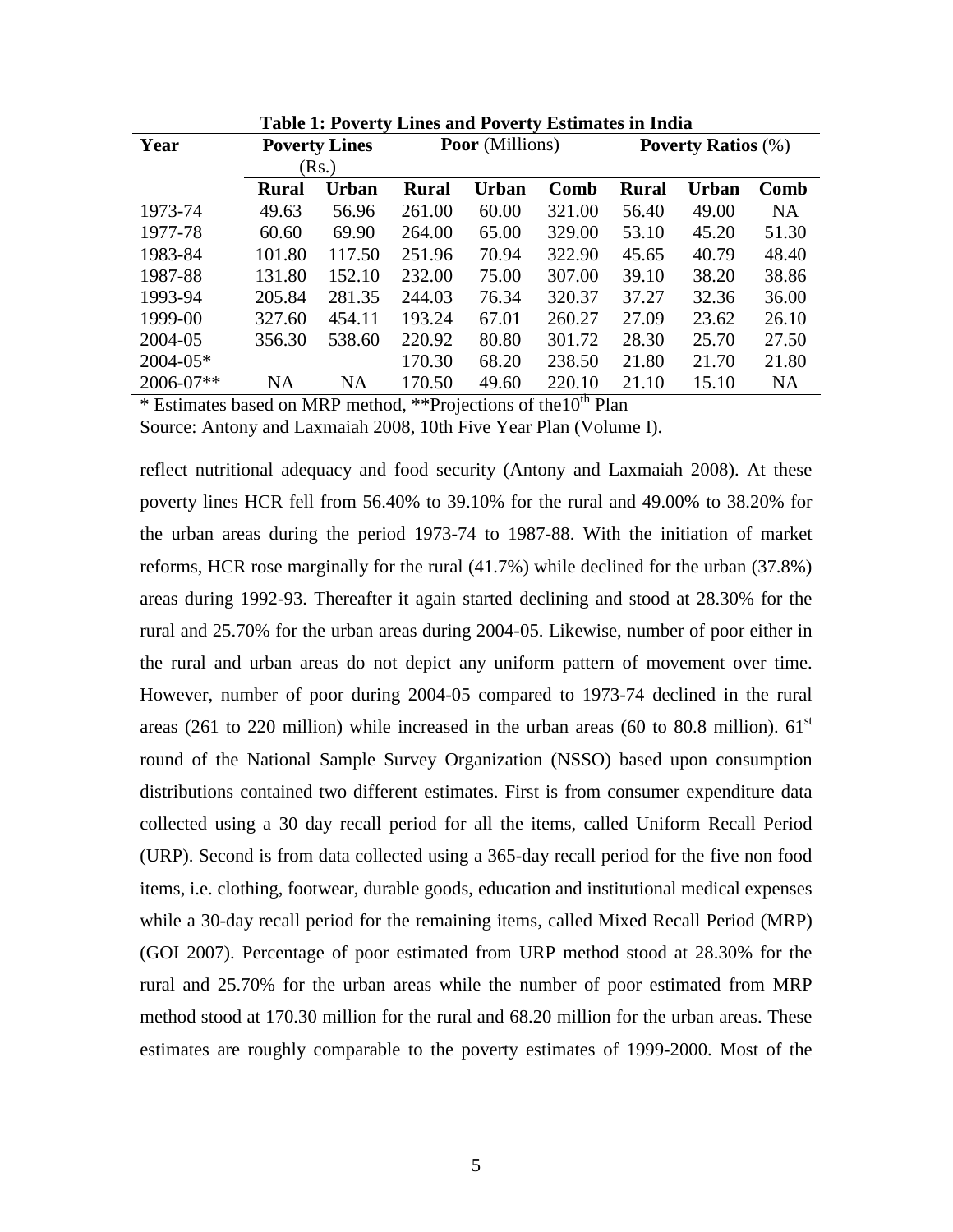rural poor comprise of daily wage earners, self-employed householders and landless labourers.

There exist wide disparities in the incidence of poverty across the states (Goel 2009). During 2004-05 (based upon MRP its incidence stood above 30% for six states, namely, Orissa (39.90%), Jharkhand (34.80%), Bihar (32.50%), Madhya Pradesh (32.40%), Chhattisgarh (32%) and Uttarakhand (31.80%); ranged from 20% to 30% for three states, namely, Uttar Pradesh (25.50%) Maharastra (25.20%) and West Bengal (20.60%); ranged from 10% to 20% for nine states, namely, Tamil Nadu (17.80%), Rajasthan (17.50%), Karnataka (17.40%), Assam (17%), Gujarat (12.50%), Goa (12%), Kerala (11.40%), Andhra Pradesh (11.10%) and Delhi (10.20%) while lied below 10% for the four states, namely, Haryana (9%), Himachal Pradesh (6.70%), Punjab (5.20%) and Jammu & Kashmir (4.20%). The nine states having incidences of poverty above 20% also had the incidence of rural poverty above 20%. Among these states, absolute poverty stood above 20 million people in the states of Uttar Pradesh (45.82 million), Bihar (29 million), Maharashtra (25.98 million) and Madhya Pradesh (21.10 million) while lied from 10 to 20 million for the remaining five states, viz. West Bengal (17.32), Orissa (15.35), Tamil Nadu (11.51), Rajasthan (10.72) and Jharkhand (10.04). Rural poverty for the former four states stood at 35.77, 26.29, 12.84 and 14.20 millions while for the latter five at 14.66, 12.92, 5.65, 6.67 and 8.98 millions. In comparison, urban poverty stood above 10 million people only for the states of Maharashtra (13.14) and Uttar Pradesh (10.05) (Ibid.). Such a skewed pattern in the incidence of poverty exists because the process of agricultural development in the country is not uniformly distributed in the country (Prakash and Goel 1986).

## **Food Security**

#### **Household Food Security**

Cereals being the most important source of energy its adequate availability can go a long way in reducing hunger and poverty while ensuring food and nutrition security (Nawani 1994). Inter-Ministerial Working Group set up in the Ministry of Agriculture on the basis of average net production of cereals for three years i.e. during 1991-93 observed that cereals alone provide per capita per day 1501 kcal of energy and 37.4 gms of protein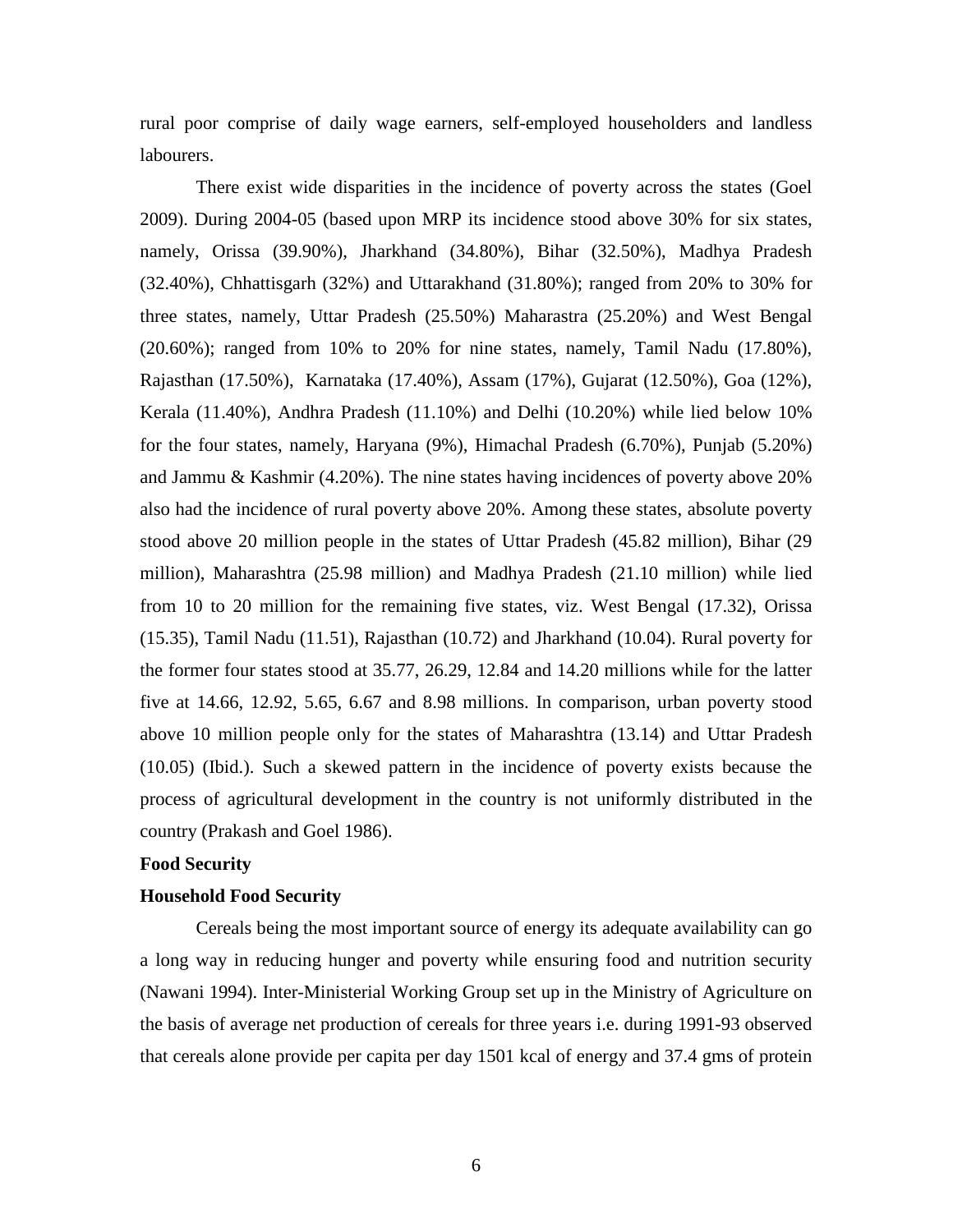that constitutes about 68% of the total energy and 74.8% of the total protein requirements (Ministry of Agriculture 1994).

To ensure food grain entitlements at affordable prices, public distribution system (PDS) constitutes a key element of the food security system. It is the largest distribution network that functions through a net- work of fair price shops (FPSs). It aims at supplementing the supply of food grains particularly to the vulnerable sections of the population at subsidised prices. It is operated under the joint responsibility of the Central and State governments. Central government is responsible for the procurement, storage, transportation and bulk allocation of food grains, etc. State governments are responsible for the distribution of food grains to consumers, its allocation between the rural and urban poor, identification of poor families, issuance of ration cards, supervision and monitoring the functioning of FPSs. The PDS that existed till 1992 was a general entitlement scheme for all consumers without specific targets (Singh, 2006). With reforms in agriculture that began in the mid-eighties, revamped PDS was launched from January 1992 in about 1752 blocks falling in the drought prone, desert, integrated development project and certain designated hill areas. After the WTO treaty, **it** was replaced by the Targeted PDS from June, 1997. Thereafter, a distinction has been drawn between the 'Below Poverty Line (BPL) and 'Above Poverty Line' (APL) families**.** The CIPs have been fixed at 50% and 90% of the economic cost for the BPL and APL families.

## **National Food Security**

During the Post Independence Period, with the inception of planning a number of policy measures were initiated to increase NFA of the major staples, i.e. wheat and rice. Earlier Five Year Plans enshrined land reforms and massive investments in irrigation infrastructure to augment domestic production. However, internal procurement remained relatively dormant due to low domestic production and the lack of adequate infrastructure. So, shortages in food grain availability were mitigated through heavy reliance on wheat imports under PL 480 from USA. With the adoption of green revolution technology since the mid-60s earlier for wheat and later for paddy thrust shifted to internal procurement. Thereafter, PDS has been linked with procurement to provide support prices to the producers. The strategy of providing subsidized agricultural inputs such as fertilizer, power, irrigation, credit and the announcement of minimum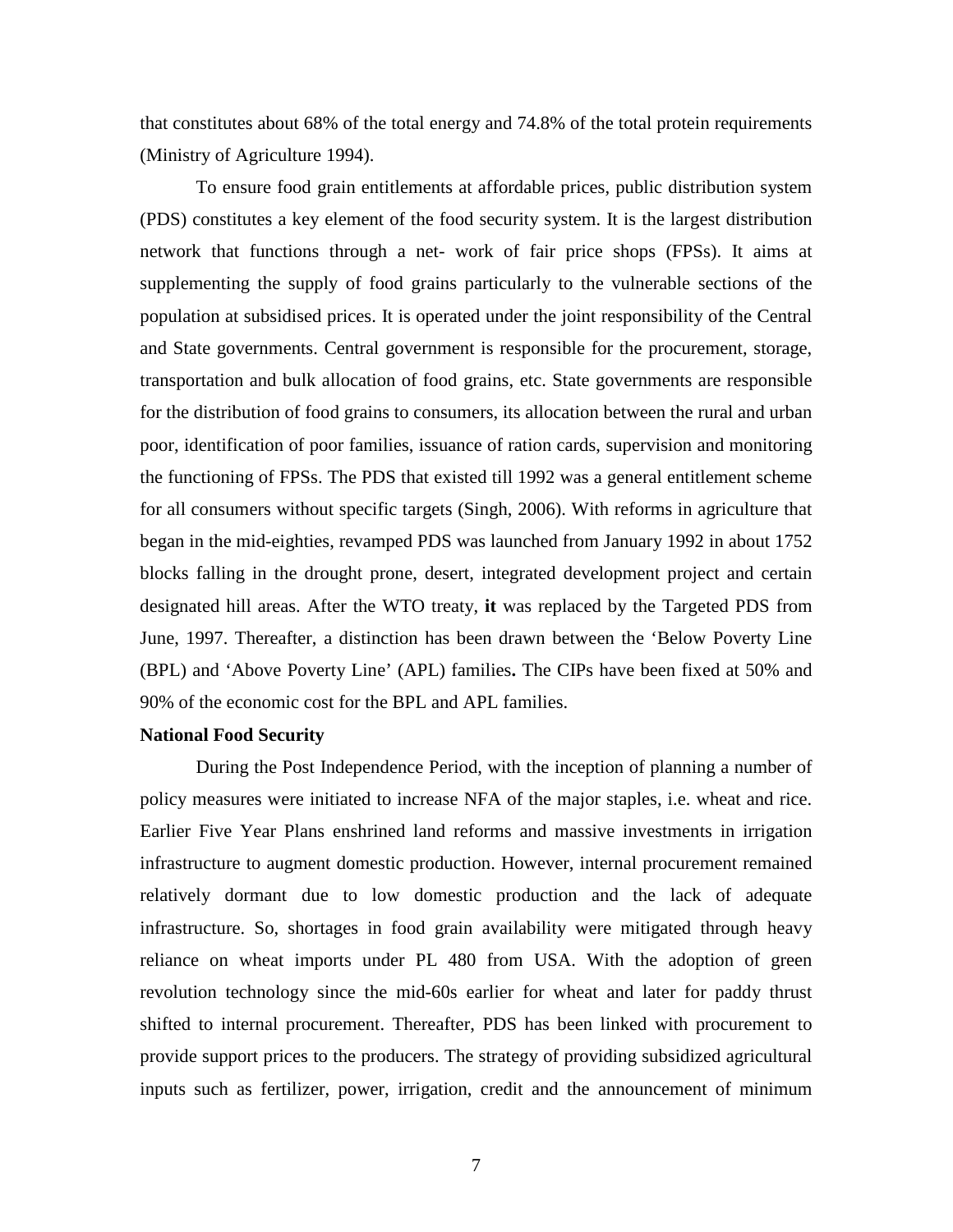support/procurement prices (MSPs) have led to a widespread dissemination of the green revolution technology. As a result, availability of food grains in the country has consistently increased from 52.4 million tonnes (comprising of 44.3 million tonnes cereals and 8 million tonnes of pulses) during 1951 to about 181.70 million tonnes during 2006 after a brief respite during 2005. Concomitantly, dependence upon cereal imports had declined during the early 70s while completely diminished thereafter. Government however resorts to imports/exports of these cereals only when domestic shortages/surpluses emerge.

| to 2007 |        |                      |                         |                 |  |  |  |  |  |
|---------|--------|----------------------|-------------------------|-----------------|--|--|--|--|--|
| Year    | Food   | <b>Cereals Share</b> | <b>Wheat &amp; Rice</b> | Gram            |  |  |  |  |  |
|         | grains | in                   | <b>Share in</b>         | <b>Share</b> in |  |  |  |  |  |
|         |        | Food grains $(\% )$  | <b>Cereals</b>          | <b>Pulses</b>   |  |  |  |  |  |
| 1951    | 394.90 | 84.63                | 67.21                   | 37.07           |  |  |  |  |  |
| 1956    | 430.70 | 83.68                | 69.15                   | 41.25           |  |  |  |  |  |
| 1961    | 468.70 | 85.28                | 70.10                   | 43.77           |  |  |  |  |  |
| 1966    | 408.10 | 88.19                | 71.49                   | 37.97           |  |  |  |  |  |
| 1971    | 468.80 | 89.08                | 70.93                   | 39.06           |  |  |  |  |  |
| 1976    | 424.30 | 88.10                | 71.35                   | 40.00           |  |  |  |  |  |
| 1981    | 454.80 | 91.75                | 78.46                   | 35.73           |  |  |  |  |  |
| 1985    | 453.40 | 91.60                | 78.83                   | 33.86           |  |  |  |  |  |
| 1990    | 472.60 | 91.30                | 79.88                   | 26.03           |  |  |  |  |  |
| 1991    | 510.10 | 91.84                | 82.92                   | 32.21           |  |  |  |  |  |
| 1992    | 468.80 | 92.68                | 86.44                   | 29.45           |  |  |  |  |  |
| 1993    | 464.10 | 92.20                | 79.76                   | 29.56           |  |  |  |  |  |
| 1994    | 471.20 | 92.11                | 84.54                   | 31.72           |  |  |  |  |  |
| 1995    | 495.50 | 92.35                | 85.82                   | 39.42           |  |  |  |  |  |
| 1996    | 475.20 | 93.12                | 85.97                   | 34.56           |  |  |  |  |  |
| 1997    | 503.10 | 92.63                | 84.36                   | 33.42           |  |  |  |  |  |
| 1998    | 447.00 | 92.66                | 84.93                   | 40.85           |  |  |  |  |  |
| 1999    | 465.70 | 92.16                | 85.21                   | 40.00           |  |  |  |  |  |
| 2000    | 454.40 | 93.02                | 86.04                   | 33.96           |  |  |  |  |  |
| 2001    | 416.20 | 92.79                | 84.49                   | 26.67           |  |  |  |  |  |
| 2002    | 494.10 | 92.84                | 86.18                   | 30.23           |  |  |  |  |  |
| 2003    | 437.60 | 93.35                | 88.57                   | 29.21           |  |  |  |  |  |
| 2004    | 462.70 | 92.26                | 83.77                   | 31.28           |  |  |  |  |  |
| 2005    | 422.40 | 92.54                | 84.83                   | 33.65           |  |  |  |  |  |
| 2006    | 445.30 | 92.70                | 85.34                   | 32.92           |  |  |  |  |  |
| 2007(P) | 439.30 | 93.31                | 86.09                   | 40.48           |  |  |  |  |  |

An examination of per capita net availability of food grains (table 2) indicates that **Table 2: Net Availability of Food grains (per capita grams/day) in India from 1951** 

Source: Agricultural Statistics at a Glance,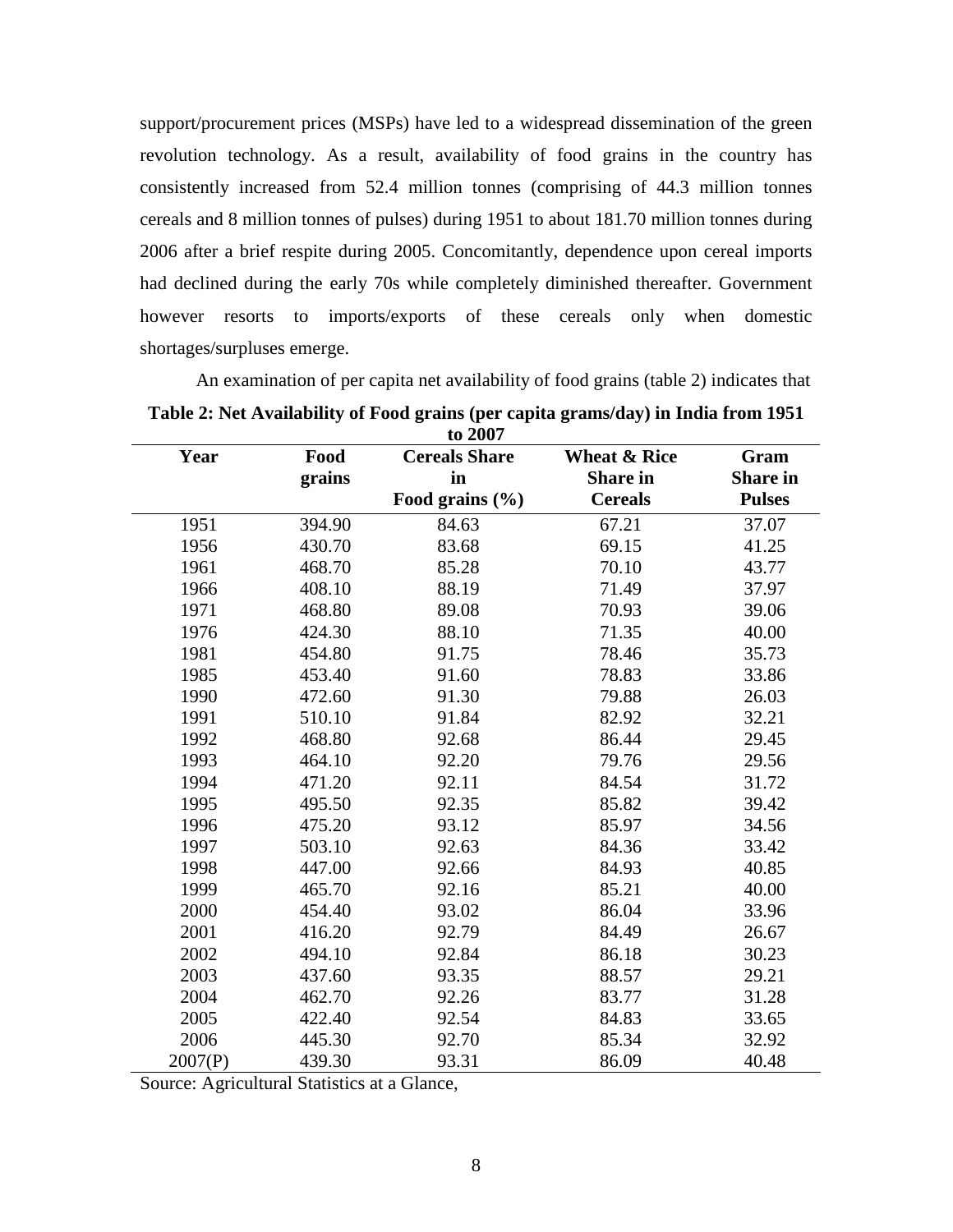it increased from 394.90gms/day during 1951 to 439.30gms/day during 2007 though in a fluctuating manner. It stood the highest being as high as 510.10gms/day during 1991. Share of cereals in food grain availability increased from 84.63% during 1951 to 89.08% during 1971 but declined to 88.10% during 1976. Thereafter, it increased again and came closer to 92% but remained below it during the 80s while touched it during the 90s and has remained consistently marginally above it since then. Share of the major staples i.e. wheat and rice in cereals stood as high as 67.21% during 1951, it touched 70% during 1961, increased further and came closer to 80% during 1990 while has hovered around 85% since then.

 This indicates that per capita availability of food grains has increased over time. Within food grains it has, however, increased for the cereals while declined for the pulses sub group, recently, it has also declined for cereals though stood higher to the base period (Goel 2009). Further, within food grains share of cereals particularly of wheat and rice has accentuated. On the other hand, within pulses sub group share of grams stood at 37.07% during 1951 that increased to 40.48% during 2007, but it has kept fluctuating and ranged from about 26% during 1991 to 43.77% during 1961.

The Food Corporation of India (FCI), a central agency, with the support of state agencies makes procurement of wheat and rice from surplus regions in the country. Besides, rice is also procured under a statutory levy imposed by the state governments on millers and wholesale dealers and varies across states. For example, statutory levy is 50% in Andhra Pradesh (AP), 75% in Punjab and Haryana, 60% in Western Uttar Pradesh, 40% in some districts in Eastern UP, etc. Some state governments also impose restrictions on paddy movement outside the state to maximize procurement of paddy/rice. Procured grains are allocated to the state governments at the central issue prices (CIPs) while state governments fix the retail prices after taking into account transportation cost, dealers' commission, etc.

### **Cereals Procurement**

An examination of cereals procurement (table 3) indicates that its quantity (comprising of wheat and rice) increased from 12.21 million tonnes during 1980-81 to 37.18 million tonnes during 2007-08 showing an increase of 204.50%. During this period, procurement of these cereals declined during 1995-96 (10.82%), 2002-03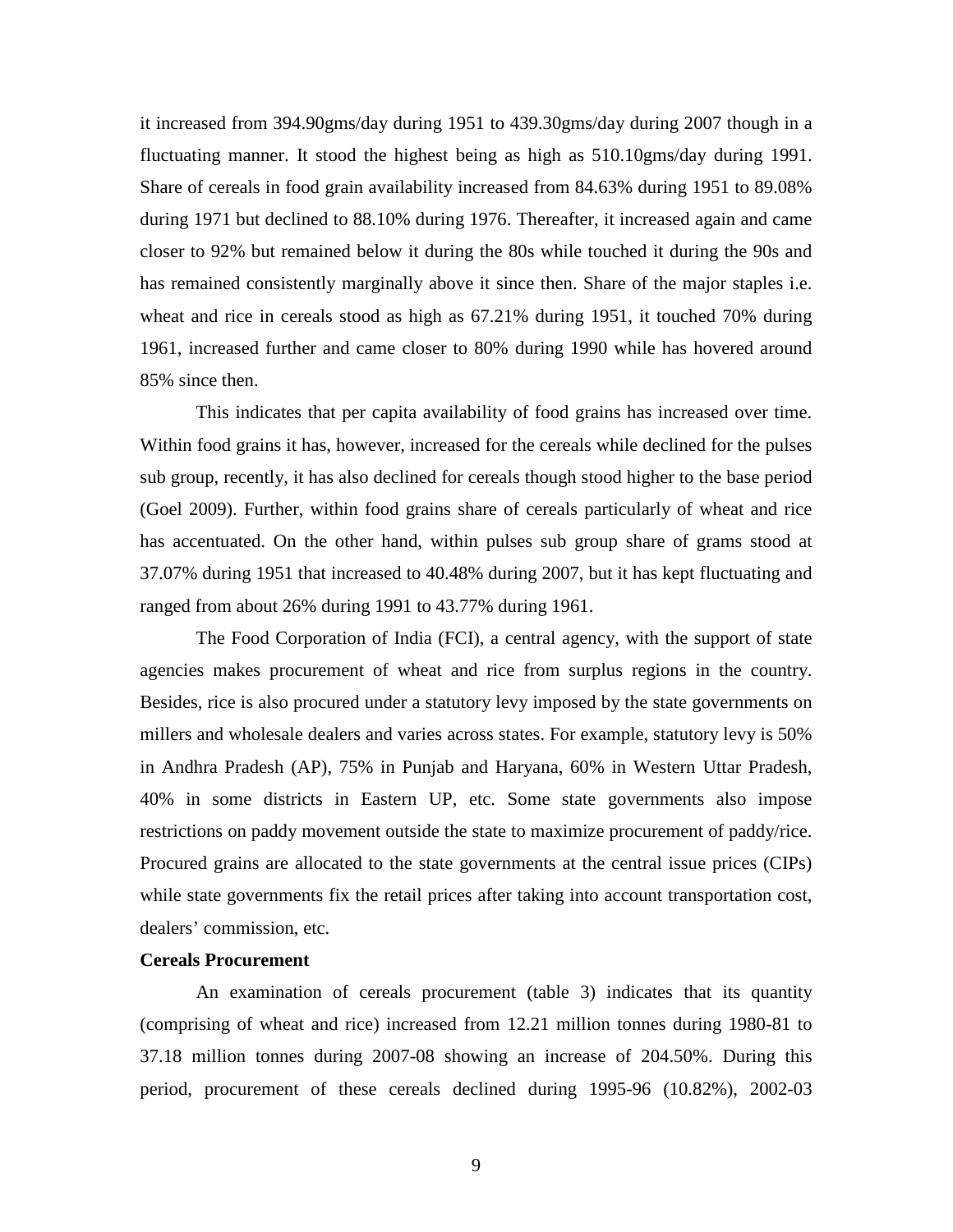(17.03%) and 2006-07 (19.11%). Movement patterns of the wheat and rice procurement are not always in the same direction. Share of wheat in total procurement stood at 45.95% during 1980-81 but it has gradually increased and touched 70.07% during 2007-08. This has been accompanied by a corresponding decline in the share of rice in procurement.

| Table 3: Procurement of Food grains in India |                |                                 |       |                |                |          |                |       |  |  |  |
|----------------------------------------------|----------------|---------------------------------|-------|----------------|----------------|----------|----------------|-------|--|--|--|
| Year                                         | <b>Cereals</b> | <b>Rice</b>                     | Wheat | <b>Cereals</b> | <b>Rice</b>    | Wheat    | <b>Rice</b>    | Wheat |  |  |  |
|                                              |                | <b>Absolute</b> (Million tones) |       |                | Change $(\% )$ |          | Shares $(\% )$ |       |  |  |  |
| 1980-81                                      | 12.21          | 5.61                            | 6.60  |                |                |          | 45.95          | 54.05 |  |  |  |
| 1985-86                                      | 20.42          | 9.88                            | 10.54 | 67.24          | 76.11          | 59.70    | 48.38          | 51.62 |  |  |  |
| 1990-91                                      | 20.42          | 12.67                           | 7.75  | 0.00           | 28.24          | $-26.47$ | 62.05          | 37.95 |  |  |  |
| 1995-96                                      | 18.21          | 10.05                           | 8.16  | $-10.82$       | $-20.68$       | 5.29     | 55.19          | 44.81 |  |  |  |
| 1996-97                                      | 21.13          | 12.97                           | 8.16  | 16.04          | 29.05          | 0.00     | 61.38          | 38.62 |  |  |  |
| 1997-98                                      | 24.89          | 15.59                           | 9.30  | 17.81          | 20.23          | 13.96    | 62.64          | 37.36 |  |  |  |
| 1998-99                                      | 25.25          | 12.60                           | 12.65 | 1.46           | $-19.19$       | 36.09    | 49.90          | 50.10 |  |  |  |
| 1999-00                                      | 32.37          | 18.23                           | 14.14 | 28.20          | 44.68          | 11.79    | 56.31          | 43.69 |  |  |  |
| 2000-01                                      | 37.64          | 21.28                           | 16.36 | 16.26          | 16.75          | 15.63    | 56.54          | 43.46 |  |  |  |
| 2001-02                                      | 42.76          | 22.13                           | 20.63 | 13.61          | 3.98           | 26.14    | 51.75          | 48.25 |  |  |  |
| 2002-03                                      | 35.48          | 16.42                           | 19.05 | $-17.03$       | $-25.79$       | $-7.64$  | 46.29          | 53.71 |  |  |  |
| 2003-04                                      | 38.63          | 22.83                           | 15.80 | 8.89           | 39.01          | $-17.07$ | 59.10          | 40.90 |  |  |  |
| 2004-05                                      | 41.48          | 24.68                           | 16.80 | 7.38           | 8.13           | 6.29     | 59.51          | 40.49 |  |  |  |
| 2005-06                                      | 42.44          | 27.66                           | 14.79 | 2.32           | 12.04          | $-11.97$ | 65.16          | 34.84 |  |  |  |
| 2006-07                                      | 34.33          | 25.11                           | 9.23  | $-19.11$       | $-9.22$        | $-37.6$  | 73.13          | 26.87 |  |  |  |
| 2007-08                                      | 37.18          | 26.06                           | 11.13 | 8.31           | 3.78           | 20.62    | 70.07          | 29.93 |  |  |  |
| 2008-09                                      | <b>NA</b>      | <b>NA</b>                       | 22.23 |                |                | 99.72    |                |       |  |  |  |

**Table 3: Procurement of Food grains in India**

\*Wheat marketing season- April to March, Rice marking season-October to September Source: Economic Surveys.

Government agencies procure wheat and paddy (unhusked rice) at the MSPs. These prices for both the crops are announced for each marketing year by the central government on the recommendations of the Commission for Agricultural Costs and Prices (CACP). These prices are based upon the cost of production and other factors that ensure remunerative returns to farmers. An examination of the MSP (table 4) indicates that these have gradually moved upwards both for paddy and wheat, however, percentage increases in these prices are not always uniform. Prior to 1997-98, government withdrew a distinction between the fine and superfine varieties of paddy and the separate MSPs were announced for each.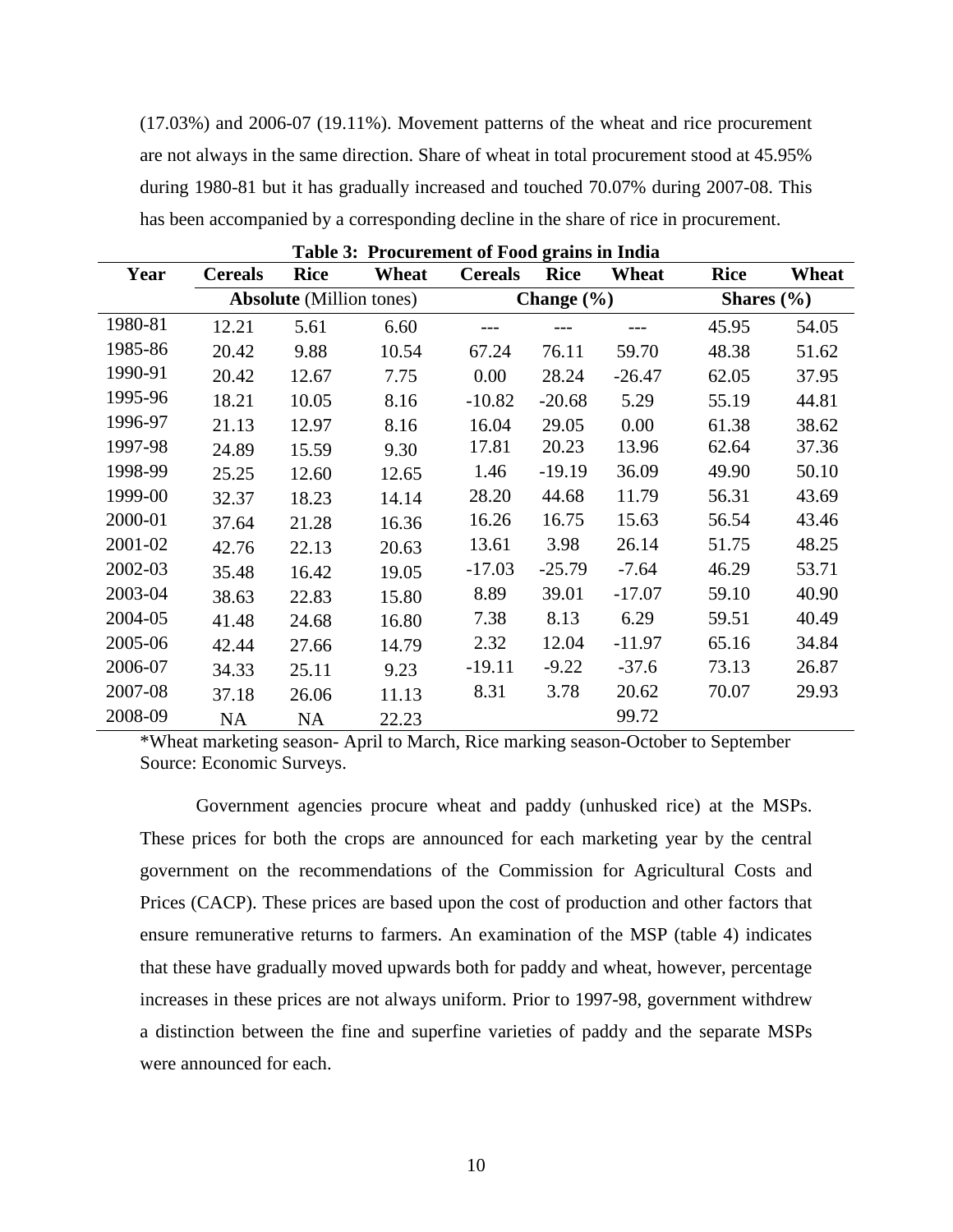| <b>Crop</b> | Paddy         |                          | Wheat |               | Paddy     | Wheat            |
|-------------|---------------|--------------------------|-------|---------------|-----------|------------------|
|             | <b>Common</b> | Grade 'A'                |       | <b>Common</b> | Grade 'A' |                  |
|             |               | <b>Absolute</b> (Rs/qtl) |       |               |           |                  |
| 1975-76     | 74            |                          | 105   |               |           |                  |
| 1980-81     | 105           |                          | 130   | 41.89         |           | 23.81            |
| 1985-86     | 142           |                          | 162   | 35.24         |           | 24.62            |
| 1990-91     | 205           |                          | 180   | 44.37         |           | 11.11            |
| 1991-92     | 230           |                          | 210   | 12.20         |           | 16.67            |
| 1992-93     | 270           |                          | 250   | 17.39         |           | 19.05            |
| 1993-94     | 310           |                          | 305   | 14.81         |           | 22.00            |
| 1994-95     | 340           |                          | 350   | 9.68          |           | 14.75            |
| 1995-96     | 360           |                          | 360   | 5.88          |           | 2.86             |
| 1996-97     | 380           |                          | 380   | 5.56          |           | 5.56             |
| 1997-98     | 415           | 445                      | 475   | 9.21          |           | 25.00            |
| 1998-99     | 440           | 470                      | 510   | 6.02          | 5.62      | 7.37             |
| 1999-00     | 490           | 520                      | 550   | 11.36         | 10.64     | 7.84             |
| 2000-01     | 510           | 540                      | 580   | 4.08          | 3.85      | 5.45             |
| 2001-02     | 530           | 560                      | 610   | 3.92          | 3.70      | 5.17             |
| 2002-03     | 550           | 580                      | 620   | 3.77          | 3.57      | 1.64             |
| 2003-04     | 550           | 580                      | 630   |               |           | 1.61             |
| 2004-05     | 560           | 590                      | 630   | 1.82          | 1.72      | $\boldsymbol{0}$ |
| 2005-06     | 570           | 600                      | 640   | 1.79          | 1.69      | 1.59             |
| 2006-07     | 580*          | 610*                     | 650#  | 1.75          | 1.67      | 1.56             |
| 2007-08     | $645**$       | $675***$                 | 750## | 11.21         | 10.66     | 15.38            |
| 2008-09     |               |                          | 1080  |               |           | 44.00            |

**Table 4: Minimum Support Prices of Paddy and Wheat** 

Note: \*Additional incentive bonus of Rs. 40/qtl on procurement till 31.03.2007 \*\*Additional incentive bonus of Rs. 100/qtl for the entire season, # Additional incentive bonus of Rs. 50/qtl. ## Additional incentive bonus of Rs. 100/qtl for the entire season; Source: Department of Food and Public Distribution (Annual Reports)

## **State wise Contribution**

 Contribution to the central pool in procurement from the major states (table 5) indicates that during the period from 1996-97 to 2007-08/2008-09 combined average share of major five states, namely, Punjab, Andhra Pradesh, Haryana, Uttar Pradesh and Chattisgarh stood at 82.99 per cent for rice while of the three states, namely, Punjab, Haryana and Uttar Pradesh stood at 94.02 per cent for wheat. Values of the CV indicate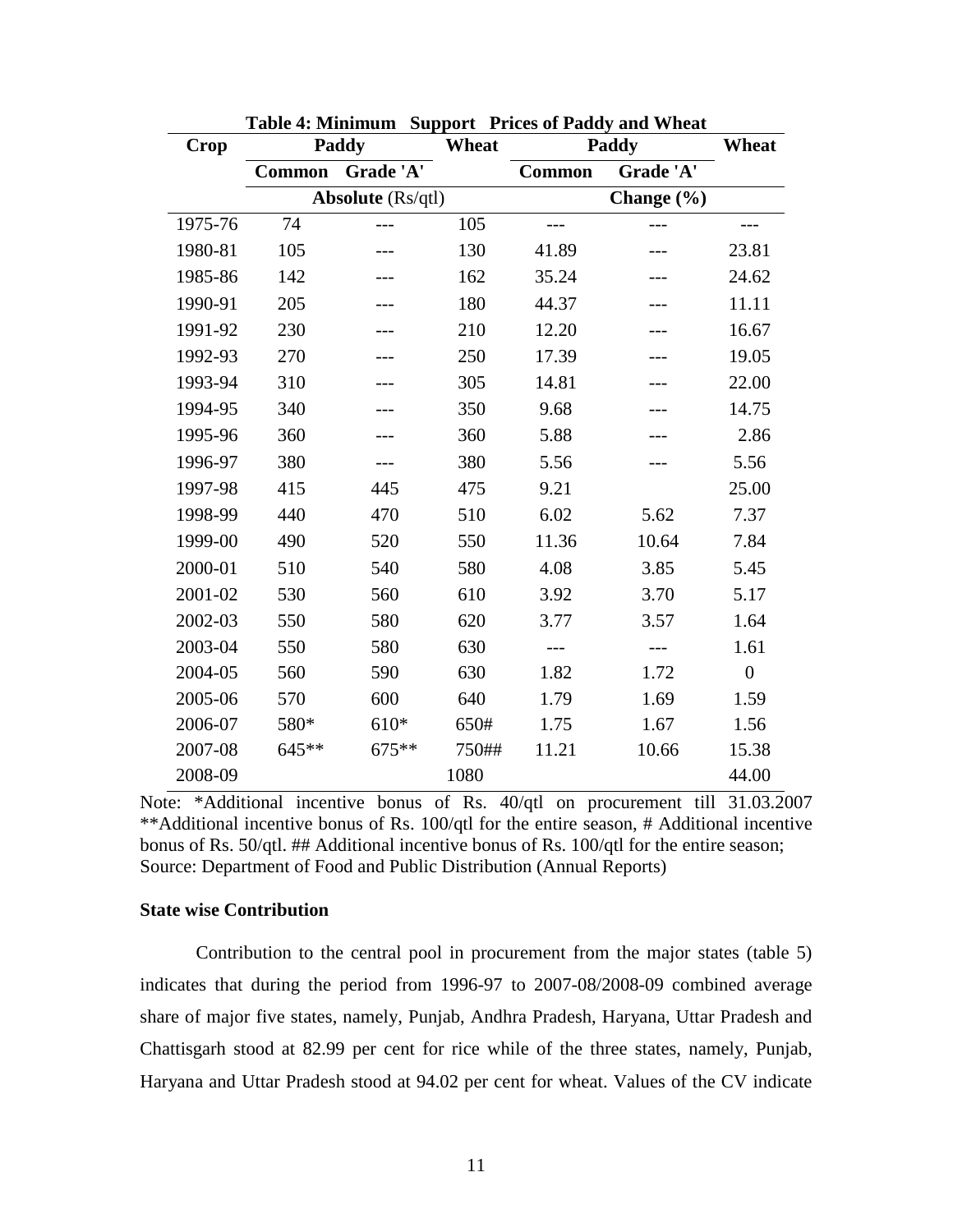that these states have remained the consistent contributors towards the central pool for procurement both for rice and wheat. Among these states, share of the state of Punjab both for rice and wheat stood the highest and remained comparatively stable. It has been followed by the state of Andhra Pradesh for rice while Haryana for wheat. Average shares during 1996-97 to 2007-08 /2008-09 for these states for rice stood at 35.51% for Punjab and 25.52% for Andhra Pradesh while for wheat at 57.80% for Punjab and 27.88% for Haryana. This indicates that share of the state of Punjab has remained the largest. However, it has recently declined both for wheat and rice. In comparison, share of the state of Andhra Pradesh has increased for rice while of Haryana for wheat. Among the other states, share of Haryana has recently steeply declined for rice and Uttar Pradesh for wheat however share of Uttar Pradesh has again picked up for rice..

| Year      | <b>Rice</b> |           |                |           |                |       |        | Wheat   |           |       |  |
|-----------|-------------|-----------|----------------|-----------|----------------|-------|--------|---------|-----------|-------|--|
|           | Punjab      | <b>AP</b> | <b>Chhatti</b> | <b>UP</b> | <b>Haryana</b> | Comb  | Punjab | Haryana | <b>UP</b> | Comb  |  |
|           |             |           | sgarh          |           |                |       |        |         |           |       |  |
| 1980-81   | 45.12       | 12.43     | $\overline{a}$ | 10.48     | 11.98          | 80.01 | 41.96  | 17.00   | 22.68     | 81.64 |  |
| 1985-86   | 42.70       | 15.94     | $---$          | 10.81     | 10.46          | 79.91 | 61.57  | 22.21   | 15.17     | 98.96 |  |
| 1990-91   | 38.05       | 26.32     | $---$          | 10.84     | 8.39           | 83.60 | 71.49  | 23.66   | 4.75      | 99.90 |  |
| 1995-96   | 34.46       | 36.64     | ---            | 7.17      | 6.87           | 85.13 | 69.16  | 24.79   | 3.20      | 97.14 |  |
| 1996-97   | 32.77       | 34.89     | ---            | 7.02      | 9.29           | 83.97 | 69.16  | 24.79   | 3.20      | 97.15 |  |
| 1997-98   | 38.86       | 24.73     | ---            | 6.88      | 8.14           | 78.61 | 64.12  | 24.63   | 6.64      | 95.39 |  |
| 1998-99   | 34.96       | 40.63     | $---$          | 6.89      | 2.38           | 84.86 | 48.58  | 24.96   | 16.92     | 90.46 |  |
| 1999-00   | 37.39       | 30.16     | $---$          | 7.80      | 5.41           | 80.76 | 55.41  | 27.35   | 8.92      | 91.68 |  |
| 2000-01   | 32.72       | 33.71     | 4.03           | 5.52      | 6.96           | 82.94 | 57.62  | 27.50   | 9.45      | 94.57 |  |
| 2001-02   | 32.91       | 29.04     | 8.68           | 8.75      | 6.71           | 86.09 | 51.19  | 31.06   | 11.86     | 94.11 |  |
| 2002-03   | 48.34       | 16.05     | 7.86           | 8.28      | 8.07           | 88.60 | 51.85  | 30.90   | 11.07     | 93.82 |  |
| 2003-04   | 37.94       | 18.53     | 10.40          | 11.19     | 5.84           | 83.90 | 56.57  | 32.42   | 7.68      | 96.67 |  |
| 2004-05   | 36.89       | 15.82     | 11.49          | 12.04     | 6.73           | 82.97 | 55.02  | 30.46   | 10.37     | 95.85 |  |
| 2005-06   | 32.02       | 17.97     | 11.81          | 11.39     | 7.43           | 80.62 | 60.94  | 30.63   | 3.79      | 95.36 |  |
| 2006-07   | 31.18       | 21.22     | 11.41          | 10.07     | 7.08           | 80.96 | 75.29  | 24.16   | 0.53      | 99.98 |  |
| 2007-08   | 30.17       | 23.52     | 11.49          | 10.41     | 6.03           | 81.62 | 60.94  | 30.10   | 4.91      | 95.95 |  |
| 2008-09   | $---$       |           |                | ---       | $---$          | ---   | 44.71  | 23.54   | 12.99     | 81.24 |  |
| Mean      | 35.51       | 25.52     | 9.65           | 8.85      | 6.67           | 82.99 | 57.80  | 27.88   | 8.33      | 94.02 |  |
| <b>CV</b> | 13.33       | 30.56     | 26.13          | 22.97     | 24.82          | 3.15  | 13.95  | 10.93   | 51.99     | 4.62  |  |

**Table5: Shares (%) of Major States in Public Procurement** 

Note: Averages have been worked out for the period from 1996-97 to 2007-08/2008-09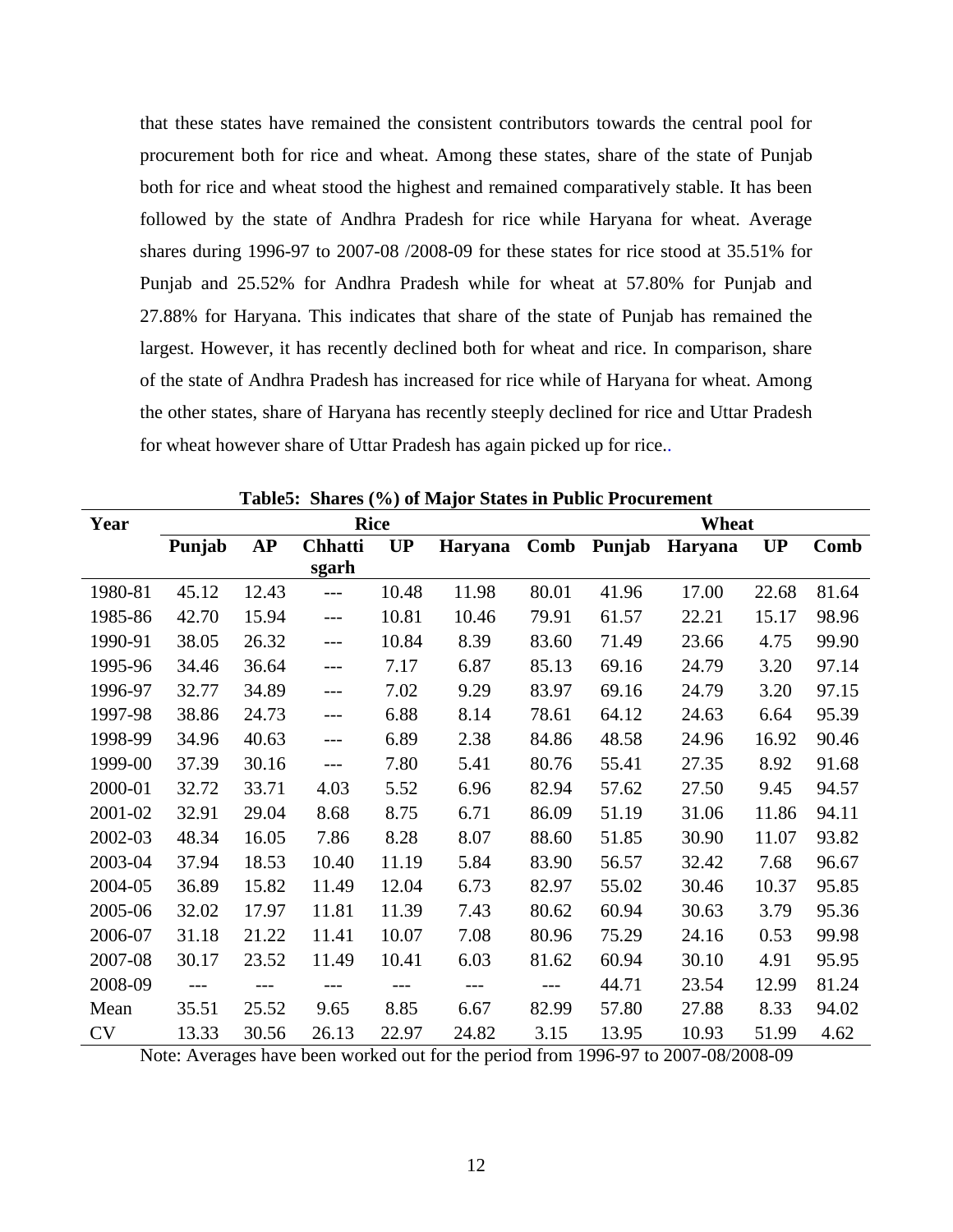At the national level during 2005- 06 marketed surpluses of rice stood at 71.25% while of wheat at 54.90%. Marketed surplus for rice for the major states contributing to the central pool stood as such – Punjab (98.12%), Andhra Pradesh (79.99%), Uttar Pradesh (38.93%) and Haryana (96.82%) while for wheat as such – Punjab (76.46%), Haryana (66.24%) and Uttar Pradesh (35%). Thus both the marketing and procurement patterns for rice as well as wheat vary widely also among the major states

# **Punjab State - Cropping Patterns**

Availability of assured marketing infrastructure and the irrigational facilities have heavily tilted the cropping pattern towards wheat during the *rabi* (summer marketing) while paddy during the *kharif* (winter marketing) season. An examination of (table 6) indicates that total cultivated area has in the state during the period 1992-93 to 2005-06 increased only marginally i.e. from 7.55 to 7.93 million ha showing an increase of 5.03% and it is higher to that at the country level (3.81%). Cereals alone occupied 74.04% of the total cultivated area during 1992-93 that increased to 79.32% during 2005-06. Of this, combined share of wheat and rice alone stood at 70.86% that increased further to79.05% during 2005-06. In comparison, cereals occupied 54.76% of the total cultivated area in

| <b>Crop</b>           | India  |              |         |              |               |       | Punjab       |       |              |               |  |
|-----------------------|--------|--------------|---------|--------------|---------------|-------|--------------|-------|--------------|---------------|--|
|                       |        | 1992-93      | 2005-06 |              | <b>Change</b> |       | 1992-93      |       | 2005-06      | <b>Change</b> |  |
|                       | Abs    | <b>Share</b> | Abs     | <b>Share</b> | $\frac{0}{0}$ | Abs   | <b>Share</b> | Abs   | <b>Share</b> | $\frac{0}{0}$ |  |
| Rice                  | 41.86  | 22.55        | 43.66   | 22.65        | 4.30          | 2.07  | 27.42        | 2.64  | 33.29        | 27.54         |  |
| Wheat                 | 24.64  | 13.27        | 26.58   | 13.79        | 7.87          | 3.28  | 43.44        | 3.47  | 43.76        | 5.79          |  |
| Jowar                 | 13.22  | 7.12         | 8.67    | 4.50         | 34.42         | $---$ | $---$        | $---$ | ---          | $---$         |  |
| Bajra                 | 10.85  | 5.85         | 9.66    | 5.01         | 10.97         | 0.01  | 0.13         | 0.01  | 0.13         | 0.00          |  |
| Maize                 | 6.09   | 3.28         | 7.71    | 4.00         | 26.60         | 0.19  | 2.52         | 0.15  | 1.89         | $-21.05$      |  |
| Others                | 2.96   | 1.59         | 3.32    | 1.72         | 12.16         | 0.05  | 0.66         | 0.003 | 0.04         | $-94.00$      |  |
| <b>Coarse Cereals</b> | 25.14  | 13.54        | 29.35   | 15.22        | 16.75         | $---$ | ---          | 0.02  | 0.25         | ---           |  |
| <b>Total Cereals</b>  | 101.65 | 54.76        | 99.72   | 51.73        | $-1.90$       | 5.59  | 74.04        | 6.29  | 79.32        | 12.52         |  |
| Pulses                | 23.57  | 12.70        | 22.33   | 11.58        | $-5.26$       | 0.10  | 1.32         | 0.03  | 0.38         | $-70.00$      |  |
| Food grains           | 125.22 | 67.46        | 122.05  | 63.31        | $-2.53$       | 5.69  | 75.36        | 6.32  | 79.70        | 11.07         |  |
| Sugar cane            | 3.93   | 2.12         | 4.65    | 2.41         | 18.32         | 0.11  | 1.46         | 0.08  | 1.01         | $-27.27$      |  |
| <b>Spices</b>         | 2.72   | 1.47         | 2.82    | 1.46         | 3.68          |       | ---          |       | ---          | ---           |  |
| Fruits                | 2.84   | 1.53         | 3.89    | 2.02         | 36.97         | $---$ |              |       | ---          |               |  |
| Vegetables            | 4.17   | 2.25         | 5.43    | 2.82         | 30.22         | $---$ | ---          |       | ---          | ---           |  |
| Oil Seeds             | 26.75  | 14.41        | 30.92   | 16.04        | 15.59         | 0.19  | 2.52         | 0.08  | 1.01         | $-57.89$      |  |
| Food Crops            | 165.63 | 89.23        | 169.76  | 88.06        | 2.49          |       |              |       |              |               |  |
| Total                 | 185.62 | 100.00       | 192.78  | 100.00       | 3.86          | 7.55  | 100.00       | 7.93  | 100.00       | 5.03          |  |

**Table 6: Gross Cropped Area (million ha) across Various Crops during 2005-06**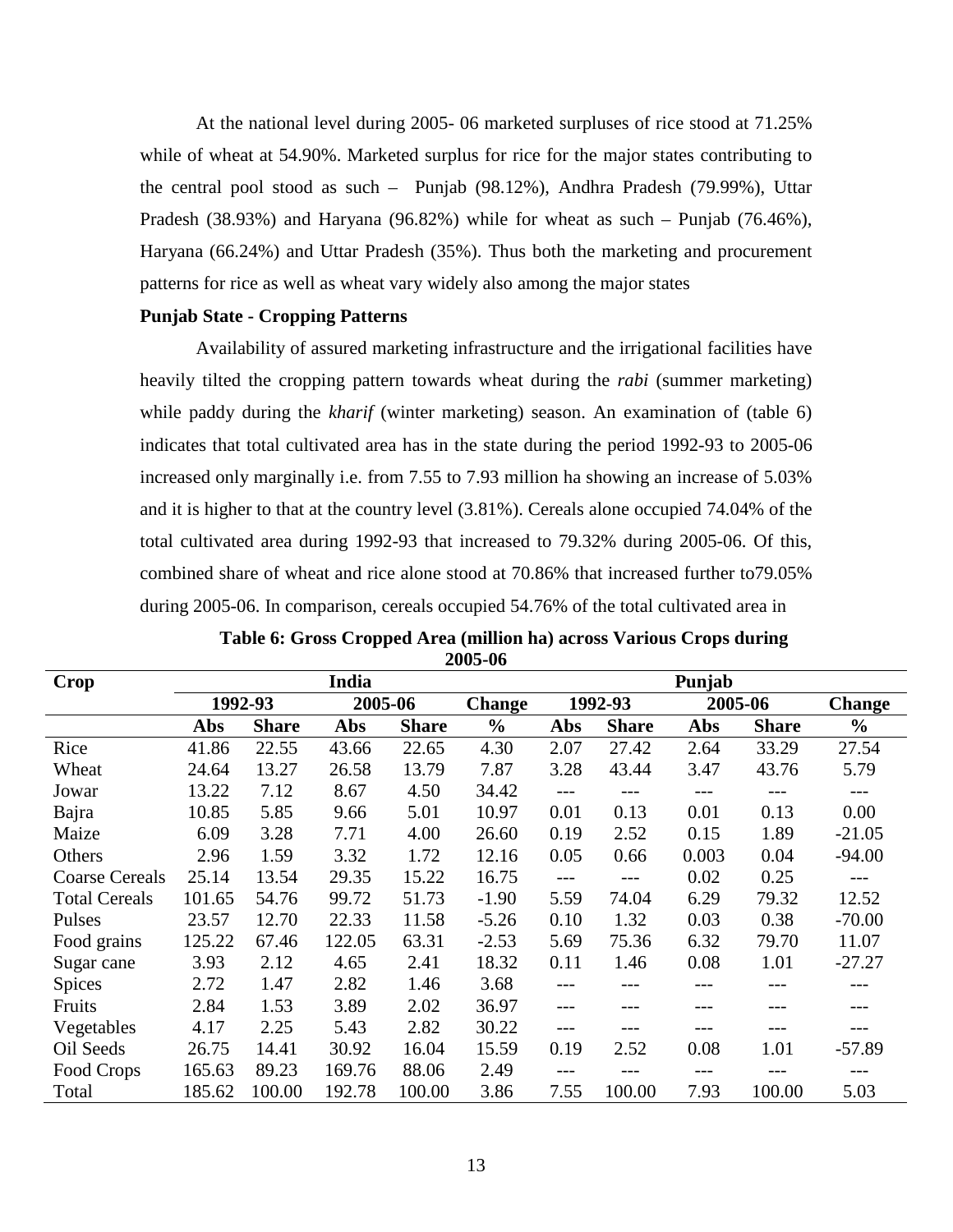the country during 1992-93 that declined to 51.73% during 2005-06. However, combined share of wheat and rice in the cultivated area increased marginally from 35.82% to 36.44% during this period.

This indicates that the cropping pattern in the Punjab state compared to that in the country has turned highly skewed favouring the two crops wheat and paddy. As a result with emergence of monotonic cultural practices the state has come to face several environmental problems at the farm level. These include depletion in soil fertility and groundwater level, pest attacks, labour shortages particularly during the season, etc. The problem of depletion of groundwater level is particularly acute because paddy is a water intensive crop. Even though those farmers who can afford have installed submersible pump sets but it raises the costs of production. On the other hand, those farmers who have small and marginal sized holdings i.e. below four ha have come to face problems of financial crunch because of declining crop yields.

This has threatened not only the farmers' own food security but also the sustainability of agriculture. So, this necessitates that farmers should raise the alternative crops to bring shifts in their existing cropping patterns. However, poor farmers need access to specialized information, technology, professional knowledge, assets, institutions, infrastructure and credit to participate in growing global markets (IFPRI 2001). Information empowers the farmer with bargaining power against middlemen/traders who often have better access, can bring about stability in product supplies and prices over time and space and also throws light on the farmers' side where the buyers are (Adesina 2004). However, its availability in the developing countries/markets is characterized by asymmetry where a buyer/seller has more information than a person/firm on the other side of the transaction. For example, growers have better information on crops produced while processors on goods processed. This creates opportunities for them to behave in a strategic manner while affects the transaction costs for farmers by necessitating an access to the alternative and more expensive methods of communication such as frequent visits of markets. Due to the lack of formal contracts between the industry and farmers, farmers depending upon the availability of shipment facilities and the volume marketable surpluses dispose off their produce in the local/distant markets. So adequate local market information is a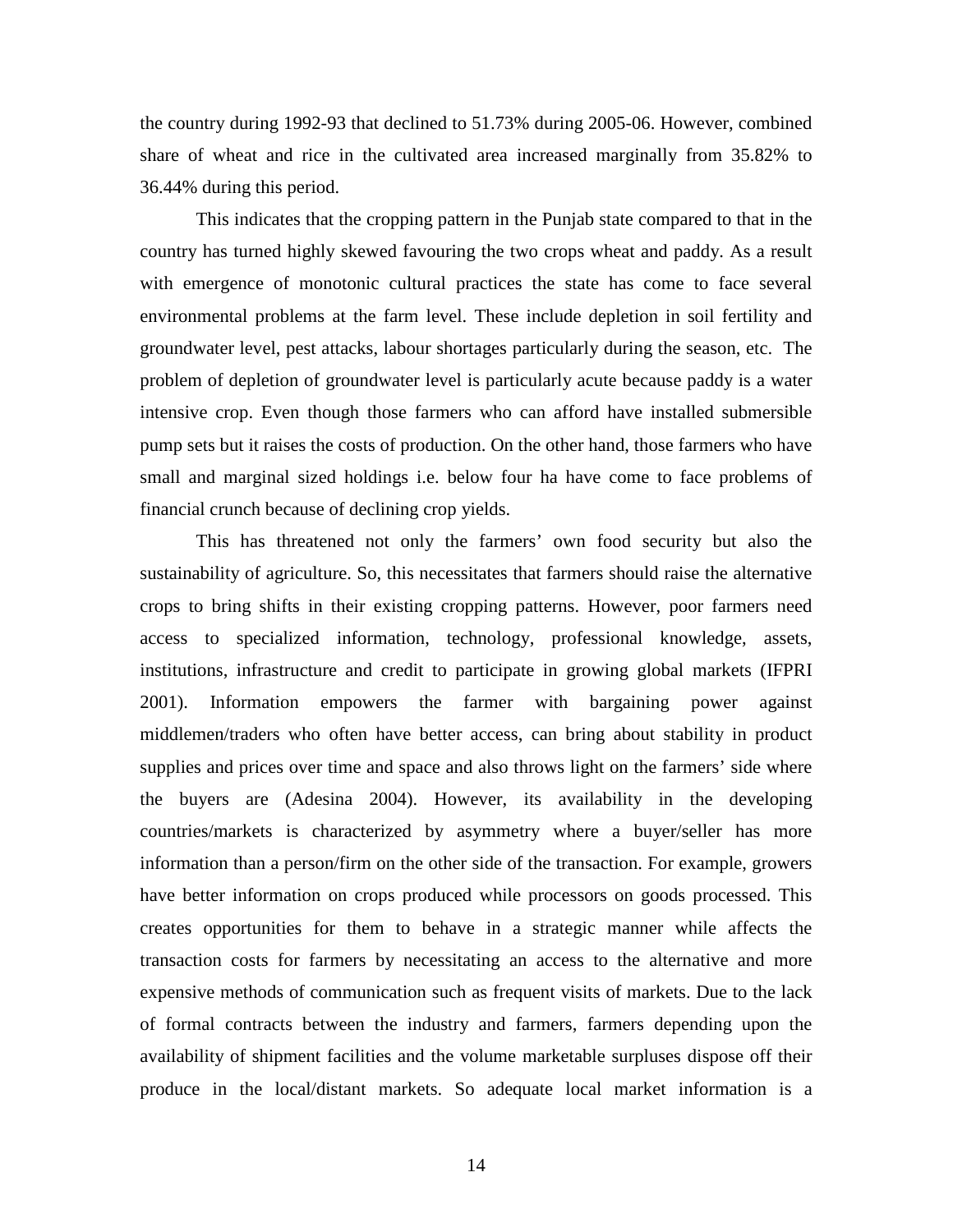prerequisite but difficult to obtain (either does not exist, or not always accessible, or the telecommunication infrastructure is imperfect). And it depends largely upon the personal networks of the individual traders who are often reluctant to share it with the competitors (Lutz et al, 2000). Hence farmers have little access to information to combat uncertainty and enhance their participation in a fiercely competitive market environment. Thus imperfect information remains a major constraint on the potential market opportunities to interact on equal terms with the larger and stronger, market intermediaries (IFAD 2001).

An examination of the holding sizes (table 7) indicates that even though its overall size as well as for each individual category except the small sizes in the state is larger to that in India but its absolute size is not very large.

|                         | Table <i>i</i> . Status of Operational Holdings in Fullab and Hidia |       |        |        |       |                |
|-------------------------|---------------------------------------------------------------------|-------|--------|--------|-------|----------------|
|                         | Marginal                                                            | Small | Semi-  | Medium | Large | <b>Overall</b> |
|                         |                                                                     |       | Medium |        |       |                |
| Punjab                  |                                                                     |       |        |        |       |                |
| Number ('000)           | 123                                                                 | 173   | 328    | 301    | 72    | 997            |
|                         | 12.34                                                               | 17.35 | 32.90  | 30.19  | 7.22  | 100.00         |
| Area $(000 \text{ ha})$ | 78                                                                  | 242   | 876    | 1731   | 1096  | 4022           |
|                         | 1.94                                                                | 6.02  | 21.78  | 43.04  | 27.25 | 100.00         |
| Average Size (ha)       | 0.63                                                                | 1.40  | 2.67   | 5.75   | 15.14 | 3.65           |
| India                   |                                                                     |       |        |        |       |                |
| Number ('000)           | 75409                                                               | 22696 | 14020  | 6577   | 1228  | 119930         |
|                         | 62.88                                                               | 18.92 | 11.69  | 5.48   | 1.02  | 100.00         |
| Area ('000 ha)          | 29815                                                               | 32144 | 38192  | 38215  | 21070 | 159436         |
|                         | 18.70                                                               | 20.16 | 23.95  | 23.97  | 13.22 | 100.00         |
| Average Size (ha)       | 0.24                                                                | 1.42  | 2.39   | 4.42   | 13.16 | 1.33           |

**Table7: Status of Operational Holdings in Punjab and India** 

Source: Website of Agricultural Census Division, Ministry of Agriculture, New Delhi.

In addition, studies have indicated that human assets of the farmers particularly the educational level remains low in the state (Goel and Kaur 2008, Goel et al 2004). This implies that farmers on their own are reluctant as well as incapable of bringing shifts in the cropping patterns. This is because open markets expose them to higher market risks such as price and sales uncertainty, higher transaction costs, market thinness, etc. For example, under the Sir Ratan Tata Project in the selected districts of the State and selected farmers were distributed seeds for the alternative crops as an experiment. Farmers were asked to raise groundnut crop in the Sangrur district. Farmers were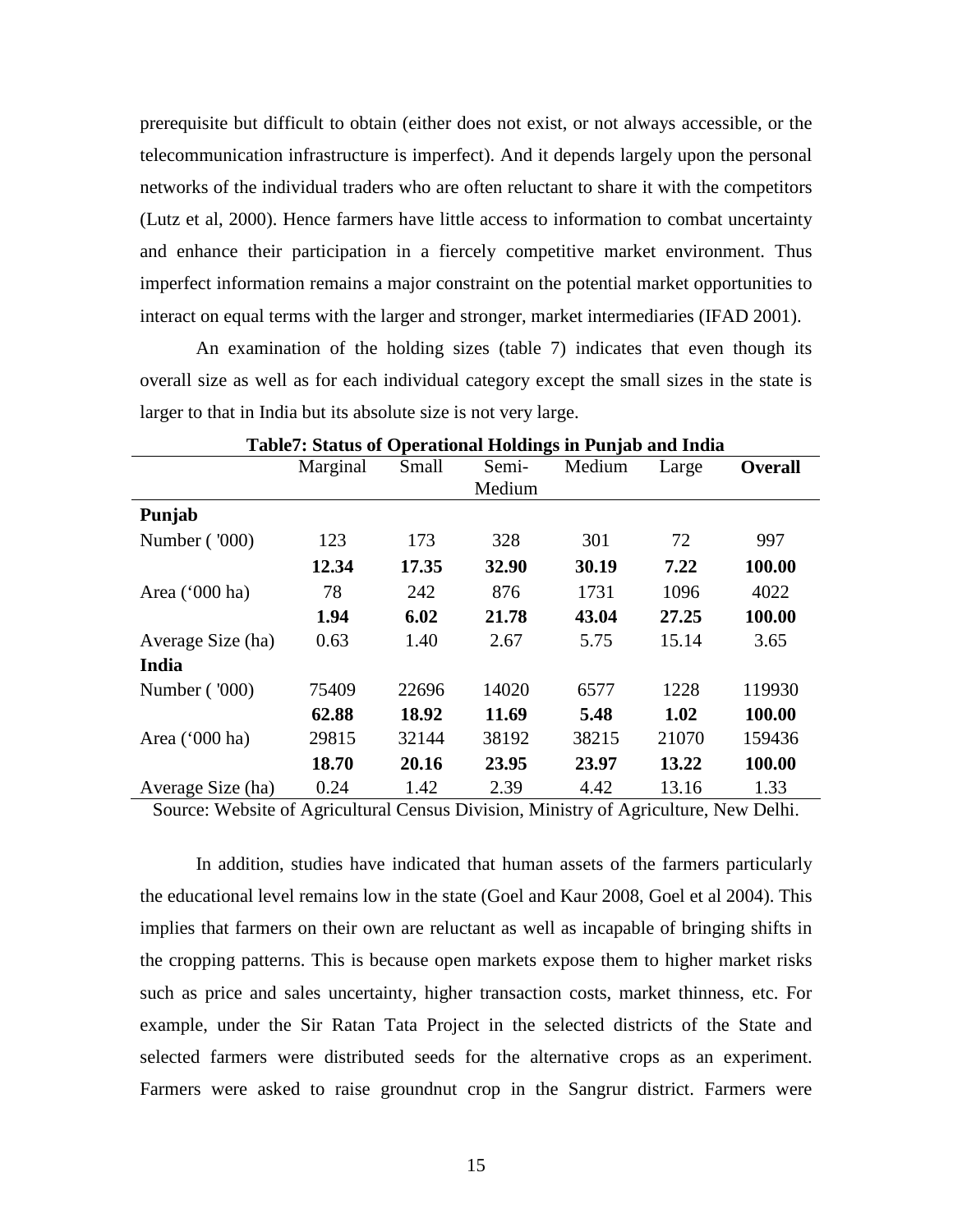satisfied with its yield as well as the market price but faced difficulties in its marketing. In the wholesale food grain market commission agents were not very keen in handling this crop for the client farmers. This was because the number of buyers was fewer and they entered the market infrequently so this added to the costs of supervision. At the industry level, oil crushing units have already been closed since the setting up of rice shellers during the Post liberalization Period. So, buyers for this crop were mainly vendors/roasters who bought it particularly during the winter season. This is because roasted groundnut is consumed as a snack during this season that lasts for about four months. So, farmers had to sell groundnut either from the roadsides in the adjoining towns or ship it to Ludhiana district (Goel et al 2004). Farmers were asked to raise maize crop in the Nawanshahr/Hoshiarpur districts. Maize pods are consumed either as snack or pancakes (as a delicacy along with *saag* prepared from mustard leaves) are prepared from its flour particularly during the winter season. Commission agents in the markets for food grains faced difficulties in selling this crop because of fewer buyers, smaller lot sizes and varietal variations. Rather, traders/millers turned to the major markets for wider product selection choices. Some farmers in the Hoshiarpur district at their individual levels raised maize crop for pop corn. They faced difficulties in selling it even to vendors. This was because vendors in their mind sets have a strong feeling that the quality of maize used as pop corn grown elsewhere is superior.

#### **Conclusion**

Poverty continues to persist high and varies across regions. It is predominantly rural in nature. PDS constitutes a key element of food security in the country. With the adoption of green revolution technology domestic production of the major cereals i.e. wheat and paddy has increased many fold. As a result, country has come to rely upon internal procurement to meet its requirements for national food security. Supportive conducive policy framework for the major crops has tilted the cropping pattern in the country in favor of these crops. However, in the state of Punjab a major contributory to the national pool for these crops cropping pattern has been heavily slanted towards both these crops. As a result, the state has been confronted with several environmental problems. Factors such as small holding sizes, low educational levels of farmers and the lack of adequate market infrastructure for the alternative crops that add to their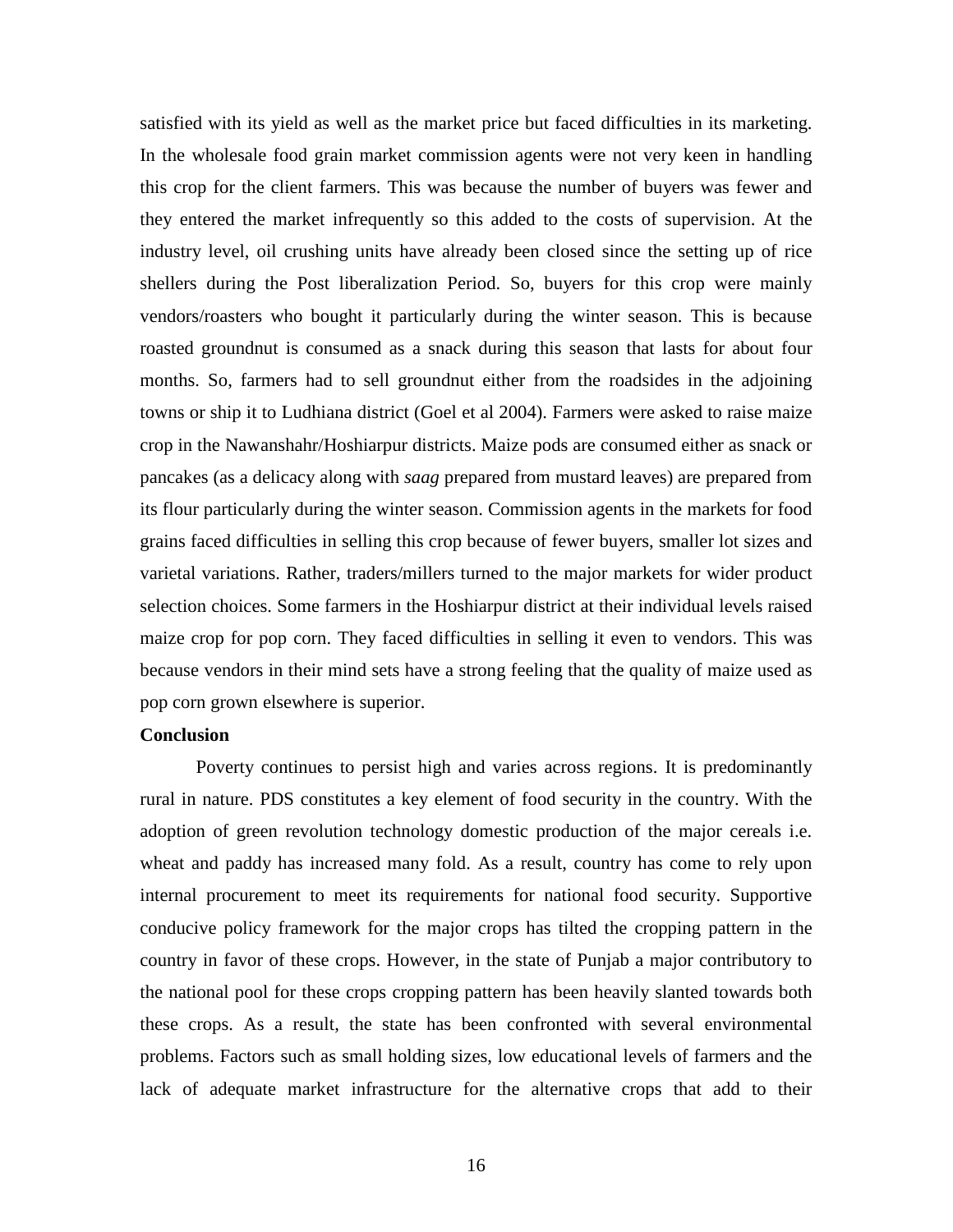transaction costs discourage them to bring large-scale shifts in their cropping patterns. Rather, they continue to rely upon paddy cultivation which they still find comparatively more remunerative. This indicates that farmers in the developing countries are on their own are unable to take bold initiatives to integrate their cropping patterns with the markets. This may threaten their own future security add a new dimension to it.

## **References**

Adesina, A. 2004 Making Markets Work for the Poor in Africa, paper personated at the Presidential-Level Seminar on *Innovative* Approaches to meeting the Millennium Hunger Development Goal (MDG) for Afric*a*, July 5, United Nations Conference Centre, Addis Ababa, Ethiopia, www.ifad.org

Antony G. M. and A. Laxmaiah. 2008. Human Development, Poverty, Health and Nutrition Situation in India, *Indian Journal of Medical Research.* 128 (August): 198-205

Barun, J.V et al. 1992. *Improving Food Security of the Poor: Concept, Policy and Programmes*, International Food Policy Research Institute, Washington, D.C.

Food and Agriculture Organization. 2006. The State of Food Insecurity in the World, *ftp.fao.org* 

Food and Agriculture Organization. 2000. *The State of Food and Agriculture*, Rome.

Food and Agriculture Organization. 1996. *Food for All*, Report prepared on the occasion of World Food Day Summit,  $13^{th} - 17^{th}$  November

George, P.S.1999. Some Reflections in Food Security in India, *Indian Journal of Agricultural Economics*, 54 (4)

Goel, V. 2009. Poverty and the Food Security Scenario in India, paper presented at the *National Seminar on Emerging Challenges in Agriculture*, Feb., 18<sup>th</sup> -19<sup>th</sup>, Chandigarh.

Goel,V and I. Kaur. 2008. Strategic Role of Trade Credit in Chain Coordination for the Traditional Farm Business Enterprises in Punjab, India, *International Journal of Food and Agribusiness Manageme*nt, 20 (2): 33-60.

Goel, V, M.S.Toor and V. K. Sharma. 2004. *An Economic Analysis of Rice-Wheat Cropping Systems and its Potential Alternatives*, Research Report, Department of Economics and Sociology.

Government of India (GOI). 2002. *Tenth Five-Year Plan*, Planning Commission

Government of India (GOI). 2007. Poverty Estimates for 2004-05, Press information Bureau, New Delhi, www. planningcommission.nic.in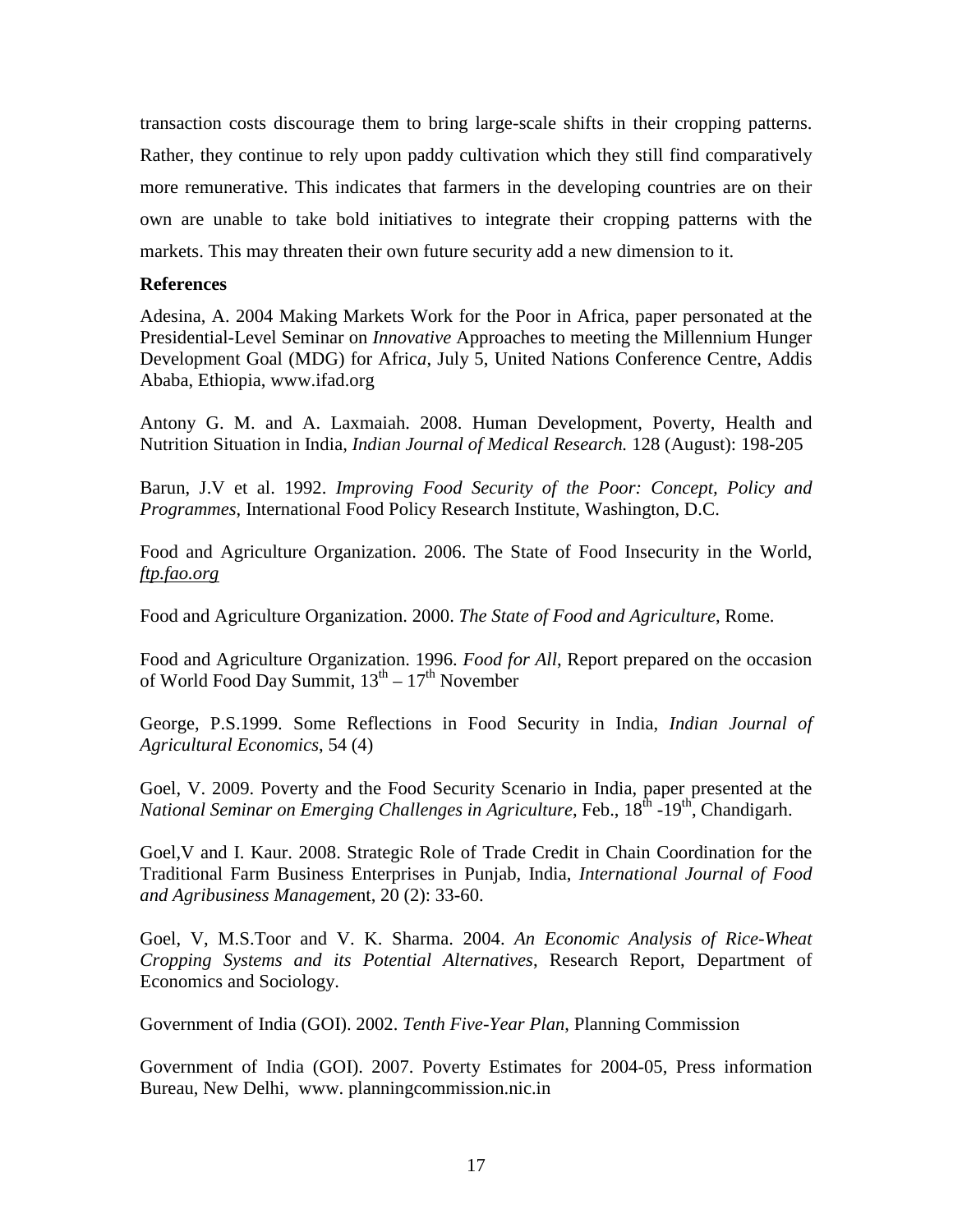Hulse J. H. 1999. Food Security for Urban Families edited by C. Tacoli. *Livelihood Strategies across the Rural-Urban Divide, in Policy Matters: Sustainable Livelihoods*, Newsletter of the IUCN Commission on Environmental, Economic and Social Policy. Issue No. 5.

Hulme, D., K. Moore and A. Shepherd. 2001. *Chronic Poverty: Meanings and Analytical Frameworks*. CPRC Working Paper No. 2. University of Manchester, Manchester.

International Food Policy Research Institute 2001. Sustainable Food Security for All by 2020. Draft.

Joshi P.D. 1997. Conceptualisation, Measurement and Dimensional Aspects of Poverty in India, paper presentated at the seminar on *Poverty Statistics*, 7<sup>th</sup> -9<sup>th</sup> May, Santiago.

International Fund for Agricultural Development (IFAD), 2001. Markets for the Rural Poor, chapter5, Rural Poverty Report, www.ifad.org

Lutz, C. et.al. (editor). 2000. Food Markets in Burkina Faso, CDS Report No. 10, ISSN 1385-9218, December, www.rug.nl

Masika R., A. de Haan and S. Baden.1997, Urbanization and Urban Poverty: A Gender Analysis, Swedish International Development Cooperation Agency (Sida), Institute of Development Studies Report No 54, ISBN 1 85864 347 3, www.bridge.ids.ac.uk

Ministry of Agriculture. 1994. Report of Working Group on Foodgrains Requirements by the year 2000 AD. New Delhi.

Nawani N.P. 1994. *Indian Experience on Household Food and Nutrition Security*, FAO Report Regional Expert Consultation, FAO-UN, Bangkok

OECD. 2000. Supplement 2: Food Security and the Role of Domestic Agricultural Production. Paper presented at the International Conference on Non-Trade Concerns in Agriculture in Ullensvang, Norway, 2-4 July, www.oecd.org

Prakash, S. and V. Goel. 1986. Regional Inequalities of Agricultural Development in India, w.r.t. the Output of Food grains, *The Economic Journal of Nepal*, 9 (3): 1-21

Pretty, J. N., J. Thompson and F. Hinchcliffe. 1996. *Sustainable Agriculture: Impacts on Food Production and Challenges for Food Security*. Gatekeeper Series No.60, Sustainable Agriculture Programme. IIED: London.

Radhakrishna, R. K., H. Rao, C Ravi and B. S. Reddy. 2007. Estimation and Determination of Chronic Poverty in India: An Alternative Approach, August, CPRC Working Paper 90, www.chronicpoverty.org